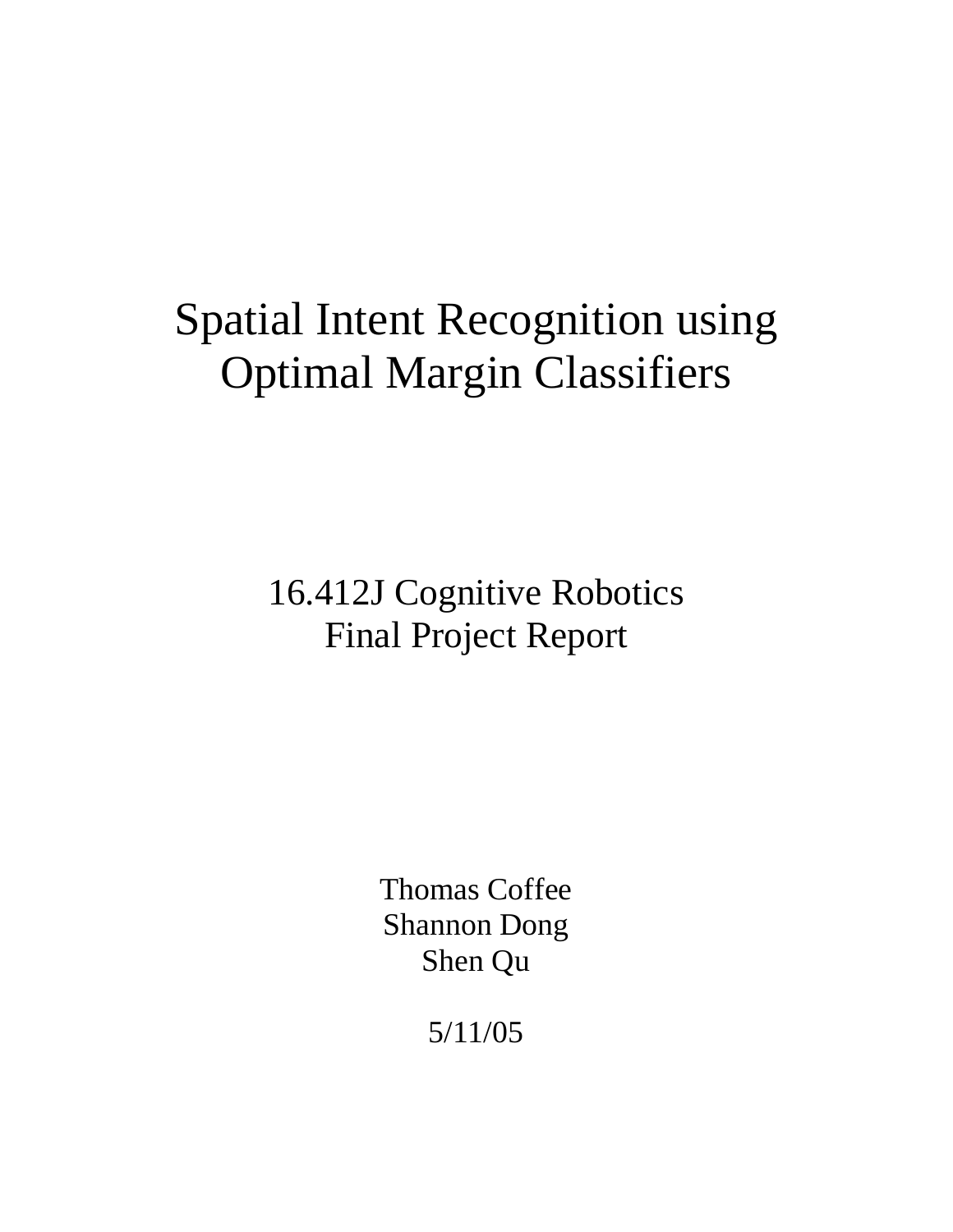# **Abstract**

Human-robot collaboration will be crucial to the productivity and success of future space missions. A simple yet intuitive means of communication between two parties—such as communication through gestures—is critical to the success of such collaboration. Optimal margin classifiers can be used for the classification and recognition of such gestures. Two pattern input methods are used to test the behavior and performance of these classifiers. The first is a 2-dimensional computer mouse interface which allows for ease of control and visualization of the patterns. Patterns obtained through this input include circles, lines, and written numerals 2, 3, and 4. The second is a 6 degree-offreedom hardware tracking device comparable to systems that may be integrated into actual spacesuits. Patterns for this input include gestures designed to convey the intentions of "come here," "lift," and "move." These gestures are meant to mirror the ones actual astronauts may make to communicate with their robotic assistants. We demonstrate a basic linear optimal margin classifier based on support vector methods to efficiently learn and recognize input patterns from multiple categories. We test the algorithm's capability not only to distinguish different patterns but also to differentiate same pattern made by different users. We further characterize the performance of this algorithm and its sensitivity to training corpus size and input sampling resolution. Finally, we discuss directions for further development of these algorithms to support flexible, intuitive astronaut collaboration with automated space systems.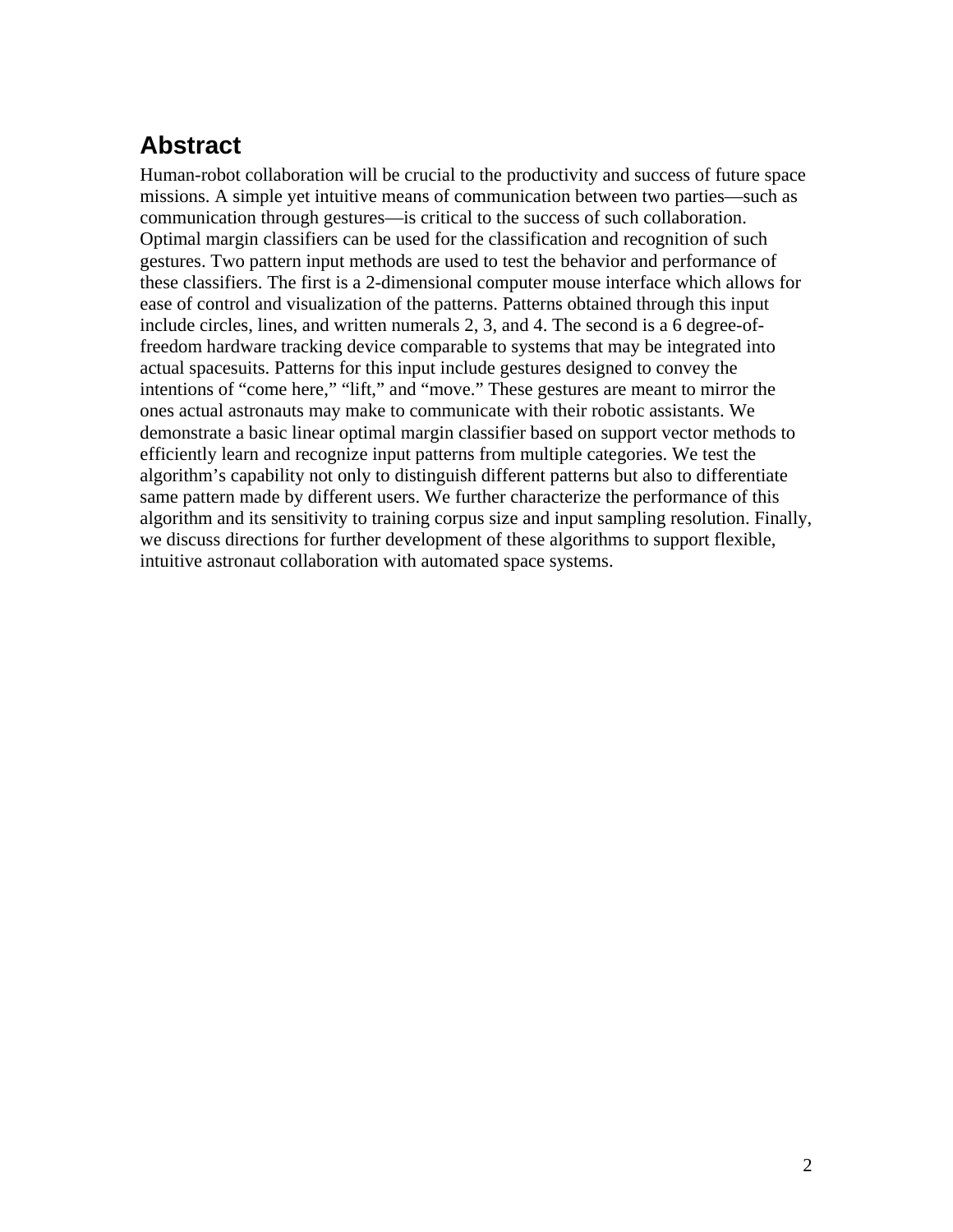# **Table of Contents**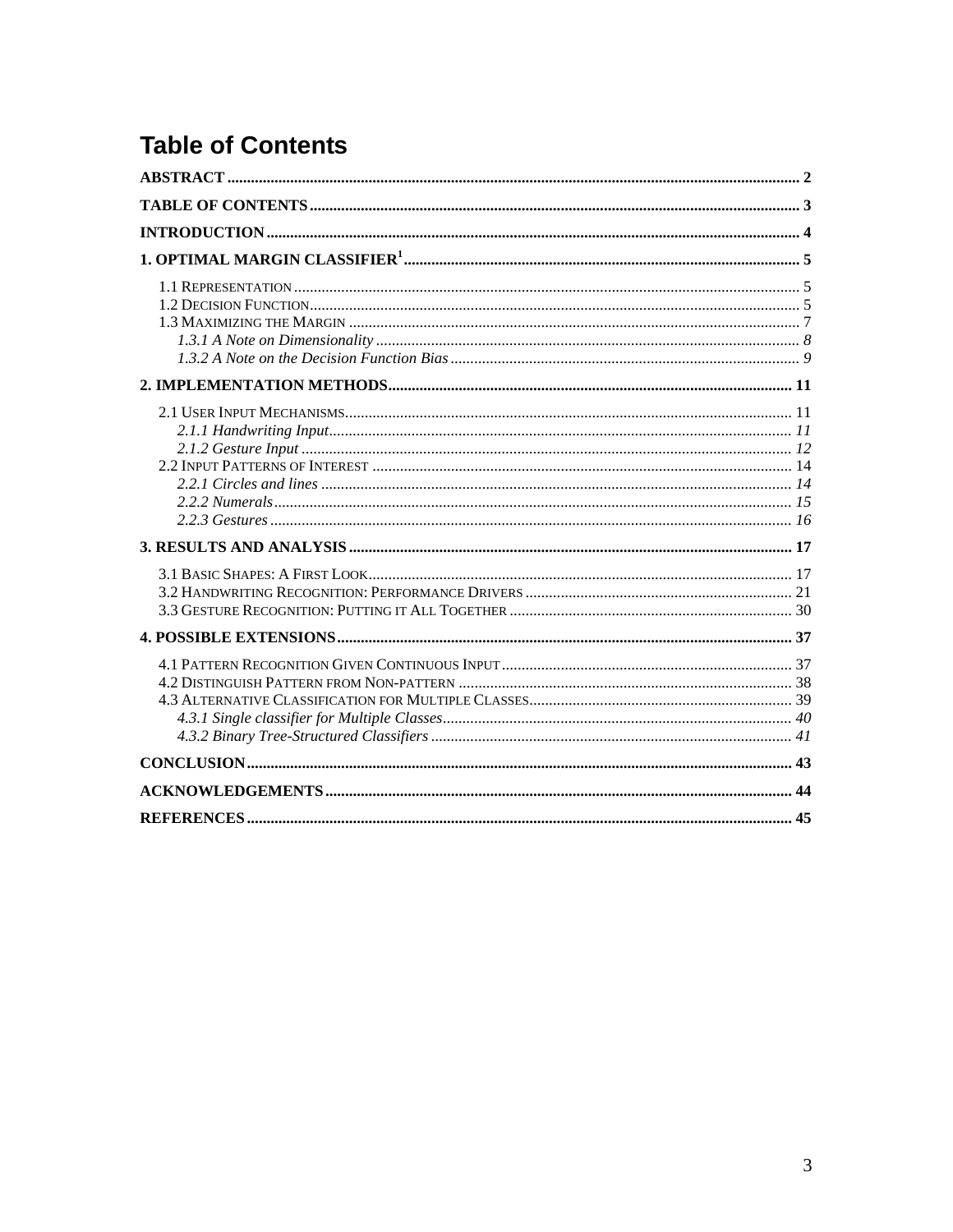# **Introduction**

The high costs of human spaceflight operations favor large investments to optimize astronauts' time usage during extravehicular activity. These have included extensive expenditures in training, tool development, and spacecraft design for serviceability. However, astronauts' spacesuits themselves still encumber more than aid and are the focus of several current research programs. Potential improvements face tight integration between suits and astronaut activities, resulting in many mechanical and computational challenges. One major area of work aims to alleviate the difficulties of conducting precise or prolonged movements within a pressurized garment. Powered prosthetic or other robotic assistance may provide a solution to this problem but creates key operational challenges. Standard digital or verbal user command interfaces are limited by low bandwidth and non-intuitive control structures and may prove incompatible with such devices.

Body language, on the other hand, is one of the most fundamental, natural forms of communication between human beings. Therefore, tactile control using, for example, hand or finger gestures seems far more suitable for controlling mechanical effectors, providing high speed and intuitive spatial relationships between command signals and desired actions. Flexibility and robustness in controllers like these will likely require personalized command recognition tailored to individual astronauts. The need for speed and natural facility will make this capability even more indispensable than in, say, speech recognition. Command recognition systems could adjust their interpretation rules as training data is accumulated, improving their precision and following long-term trends as astronauts develop their working behaviors throughout a career's worth of extravehicular activity.

In this project, we propose a relatively simple gesture-based spatial command recognition system as an analog to more advanced systems suitable for augmenting extravehicular activities with robotic assistance. The first section of this report conveys the key ideas behind the optimal margin classifier, the fundamental recognition method at the core our system. The second section then introduces two different pattern input interfaces used to collect both training and testing data for the algorithm.

We first we implemented a computer mouse interface for the preliminary analysis of our algorithm. Although this input method should be very different from any system that may be used by astronauts in space, it does provide a solid foundation towards the understanding of algorithmic behavior. Most users are very familiar with the operation of a mouse and can therefore achieve a relatively high degree of precision in the inputs without extensive practice. The 2D nature of the inputs also allows for easy visualization. Next we extended our user interface to an InterSense tracking device capable of detection spatial motion performed by the user. Gesture patterns collected through this device would be much closer to those astronauts may use to command their robotic assistants.

Finally, we conclude this report with sections on results and analysis of our data and possible extensions to our current system.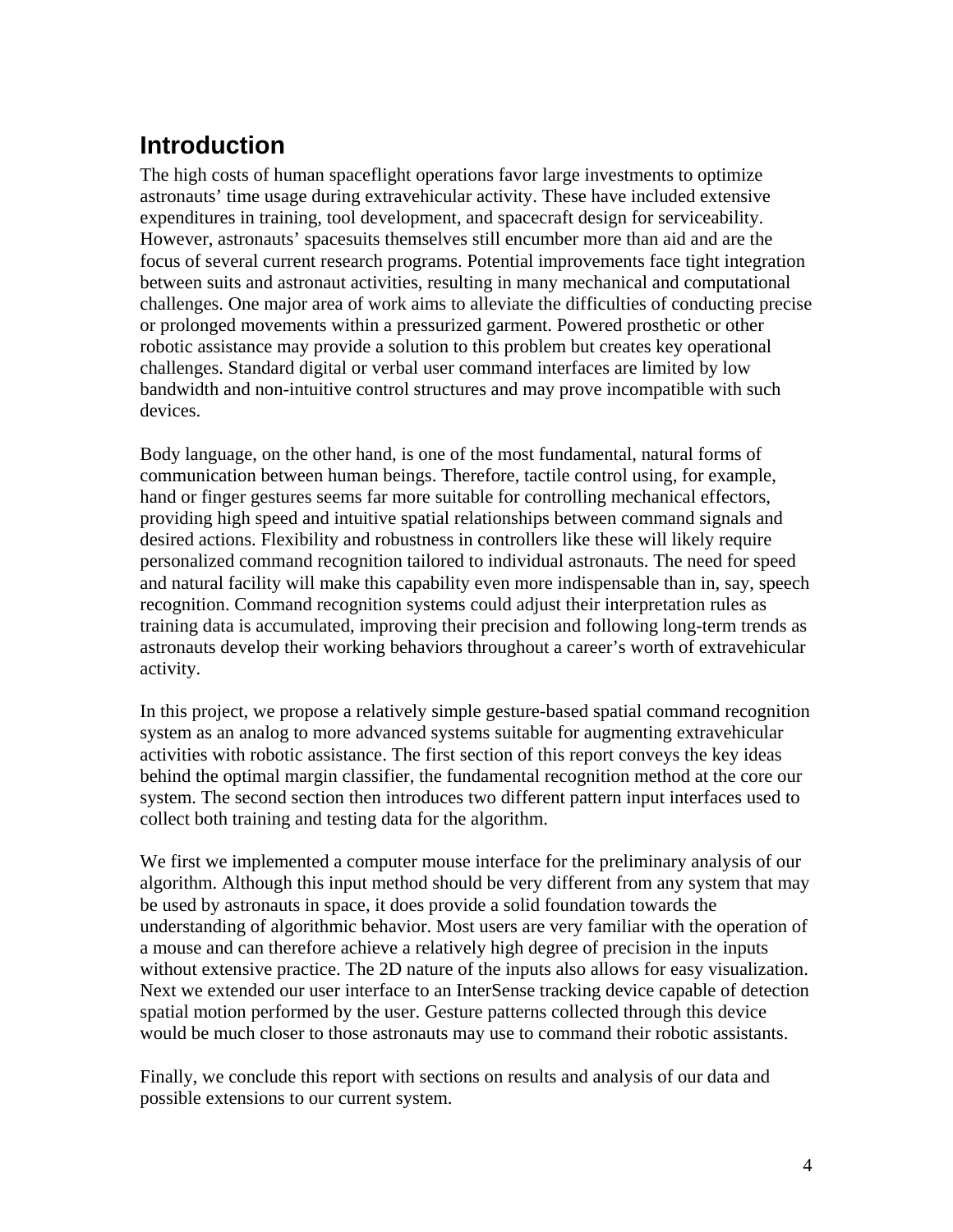### **1. Optimal Margin Classifier<sup>1</sup>**

The enveloping problem that a classifier must solve is how to accurately and efficiently separate one pattern from another given a set of training data (a corpus for each pattern in question). By maximizing the minimal distance from the training data to the decision boundary, an optimal margin classifier can achieve an errorless separation of the training data if one exists. Its strength lies in its ability to identify and eliminate outliers that are ignored by other classifiers such as those that minimize the mean squared error. Optimal margin classifiers are also less sensitive to computational accuracy because they provide maximum distance (error margin) between training set and decision boundary.

#### *1.1 Representation*

A pattern is represented by an n-dimensional vector **x**. Each **x** vector belongs to either class A or B, where A corresponds to some pattern of interest and B corresponds to either another pattern or possibly all other patterns in the universe. The training data consists of a set of vectors  $\mathbf{x}_1, \mathbf{x}_2, \dots, \mathbf{x}_k, \dots, \mathbf{x}_p$ ; we label each  $\mathbf{x}_k + 1$  or  $-1$  to associate it with a class: for example, +1 for class A and –1 for class B. A training set containing *p* training points of vectors  $\mathbf{x}_k$  and labels  $l_k$  would look like:

$$
(\mathbf{x}_1, l_1), (\mathbf{x}_2, l_2), \dots, (\mathbf{x}_k, l_k), \dots, (\mathbf{x}_p, l_p), \qquad \text{where } \begin{cases} l_k = 1 & \text{if } \mathbf{x}_k \in \text{class } A \\ l_k = -1 & \text{if } \mathbf{x}_k \in \text{class } B \end{cases} \tag{1}
$$

Figure 1 gives a visual representation of a training set with five points  $(p = 5)$  each a twodimensional vector of the form  $\mathbf{x}_{k} = [x_{k}, y_{k}]$ .



**Figure 1: Example of a simple two-dimensional training set** 

#### *1.2 Decision Function*

Given the training data, the algorithm must derive a decision function (i.e. classifier)  $D(x)$  to divide the two classes. The decision function may or may not be linear in **x**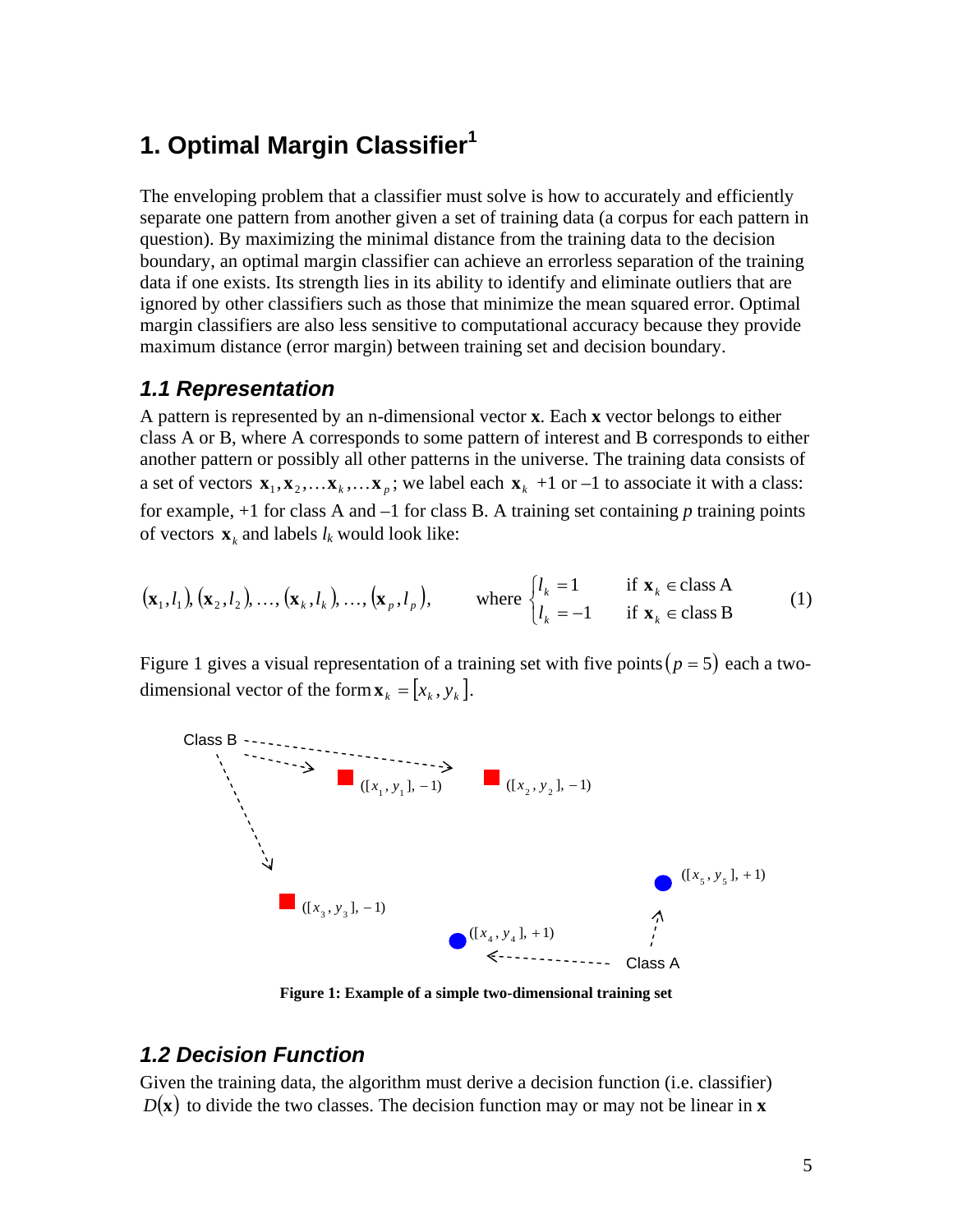depending on the properties of the corpus. For a classification scheme shown in Equation 1, a decision value of  $D(x) = 0$  would be on the boundary between the classes. Any new, unkn own vector **x** can be classified by determining its decision value: a positive decision value places **x** in class A, and a negative value places **x** in class B.

divides the two classes in a way that maximizes the minimum distance between itself and The decision function is a multidimensional surface that optimally divides the different classes. In our simple pedagogical example, *D* is some linear function of *x* and *y* that the nearest points in the corpus, as shown in Figure 2.



The decision function of an unknown input vector **x** can be described in either direct space or dual space. In direct space, the representation of the decision function is:

$$
D(\mathbf{x}) = \sum_{i=1}^{N} w_i \varphi_i(\mathbf{x}) + b,
$$
 (2)

where the  $\varphi_i$  are previously defined functions of **x**, and  $w_i$  and *b* are adjustable parameters of  $D$ . Here,  $b$  is called the bias, i.e. offset of  $D$ . In dual space, the decision function is given by:

$$
D(\mathbf{x}) = \sum_{i=1}^{p} a_k K(\mathbf{x}_k, \mathbf{x}) + b,
$$
 (3)

where the  $a_k$  are adjustable parameters, and  $\mathbf{x}_k$  are the training patterns. Equations 2 and 3, the direct space and dual space representations of  $D$ , are related to each other via the following relation:

$$
w_i = \sum a_k \varphi_i(\mathbf{x}_k). \tag{4}
$$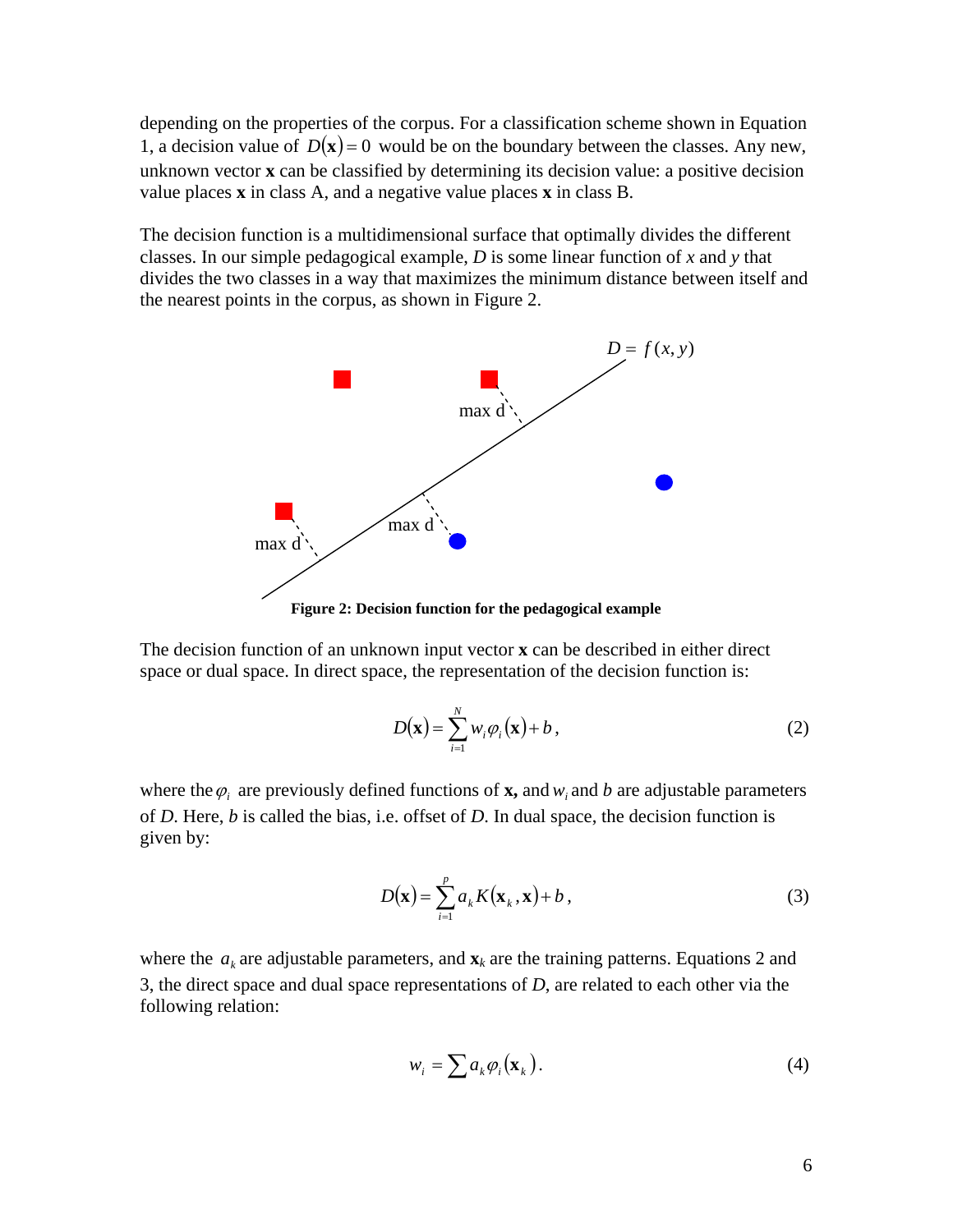*K* is a predefined kernel function of the form

$$
K(\mathbf{x}, \mathbf{x}') = \sum_{i} \varphi_i(\mathbf{x}) \varphi_i(\mathbf{x}').
$$
 (5)

There are many different options for the  $K$  function, depending on the structure of the training data. Since  $D$  is linear in all other parameters, the function  $K$  determines the complexity of *D*: *D* is linear if *K* is linear and *D* is exponential if *K* is exponential. For our purposes, we use a linear classifier *D* in its dual space representation with the corresponding *K* function:

$$
K(\mathbf{x}, \mathbf{x}') = \mathbf{x} \cdot \mathbf{x}' \,. \tag{6}
$$

#### *.3 Maximizing the Margin 1*

Given *N*-dimensional vectors **w** and  $\varphi(\mathbf{x})$ , and bias *b*,  $D(\mathbf{x})/||\mathbf{w}||$  is the distance between the hypersurface *D* and pattern vector **x**. We define *M* as the margin between data patterns and the decision boundary:

$$
\frac{l_k D(\mathbf{x}_k)}{\|\mathbf{w}\|} \ge M \tag{7}
$$

Maximizing the margin *M* produces the following minimax problem to derive the most optimal decision function:

$$
\max_{\mathbf{w}, \|\mathbf{w}\|=1} \min_{k} l_k D(\mathbf{x}_k). \tag{8}
$$

Figure 3 shows a visual representation of obtaining the optimal decision function.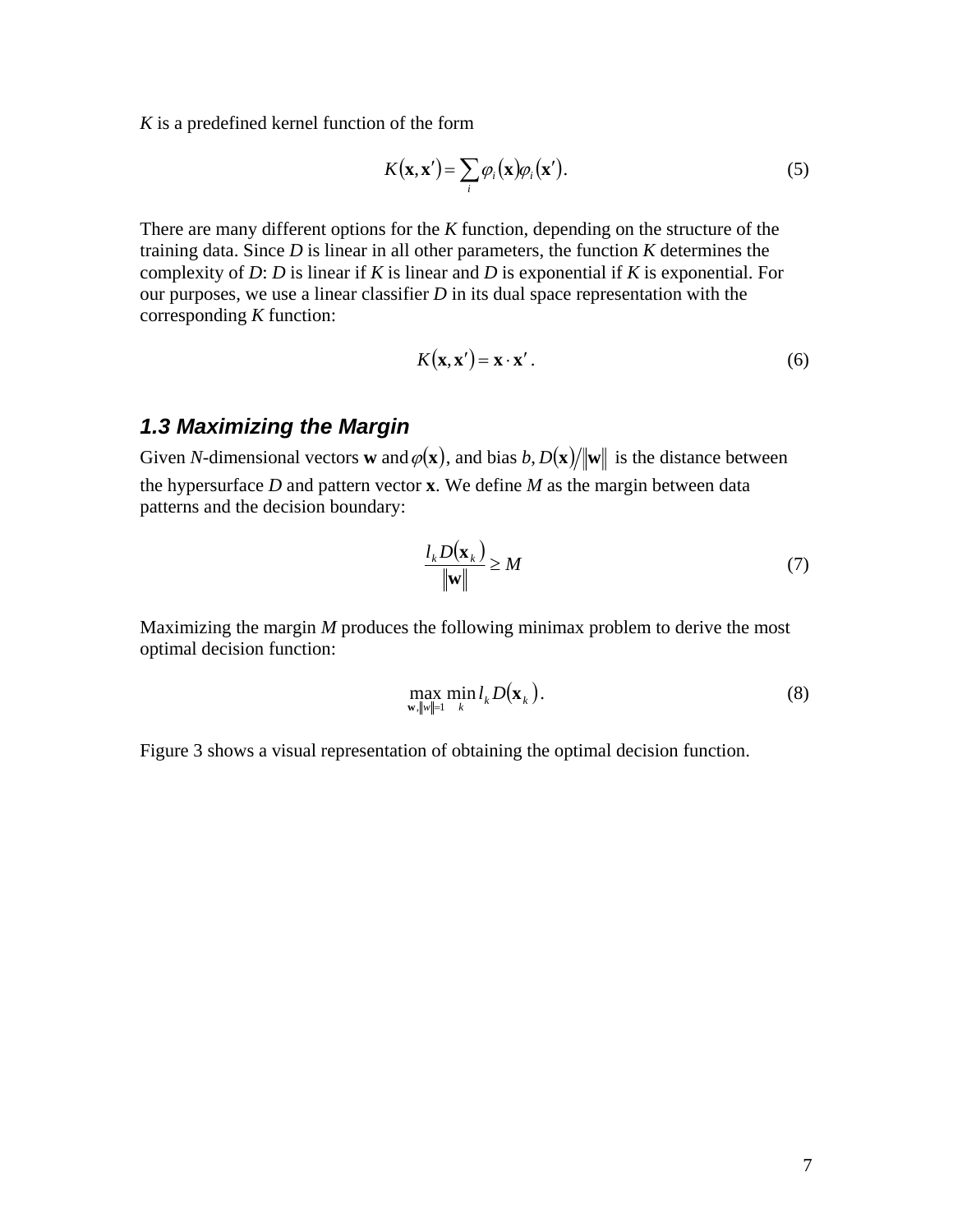

**Figure 3: Finding the Decision Function.** The decision function is obtained by determining the maximum margin *M\**. Encircled are the three support vectors.

To find the optimal decision function, in the dual space, we optimize a Lagrangian which is a function of the parameters  $\alpha$  and bias  $b$ . It also encompasses the kernel function  $K$  via a  $p \times p$  matrix *H*, which is defined by  $H_{km} = l_k l_m K(\mathbf{x}_k, \mathbf{x}_m)$ . The Lagrangian is given by:

$$
J(\alpha, b) = \sum \alpha_k (1 - bl_k) - \frac{1}{2} \alpha \cdot H \cdot \alpha
$$
  
subject to  $\alpha_k \ge 0$ ,  $k = 1, 2, ..., p$ . (9)

For some fixed bias *b*, we can find  $\alpha^*$  that maximizes *J*, and the decision function becomes

$$
D(\mathbf{x}) = \sum_{k} l_k \alpha_k^* K(\mathbf{x}_k, \mathbf{x}) + b, \qquad \alpha_k^* \ge 0.
$$
 (10)

#### **1.3.1 A Note on Dimensionality**

After the decision function is found, the points closest to the decision hyperplane are the support vectors. If the decision function has no restrictions, then there will naturally exist at least  $n+1$  support vectors, where *n* is the dimension of each sample, unless there are fewer samples in the corpus than  $n+1$ , in which case all available samples are support vectors, and the optimization is reduced to a smaller dimension.

In our pedagogical example of Figure 2, **x** has dimensionality of 2, so there are  $2 + 1 = 3$  support vectors. Had there been only two samples in the corpus, the problem would reduce to 1-D optimization, which dictates that the decision function *D* must be the perpendicular bisector of the two points.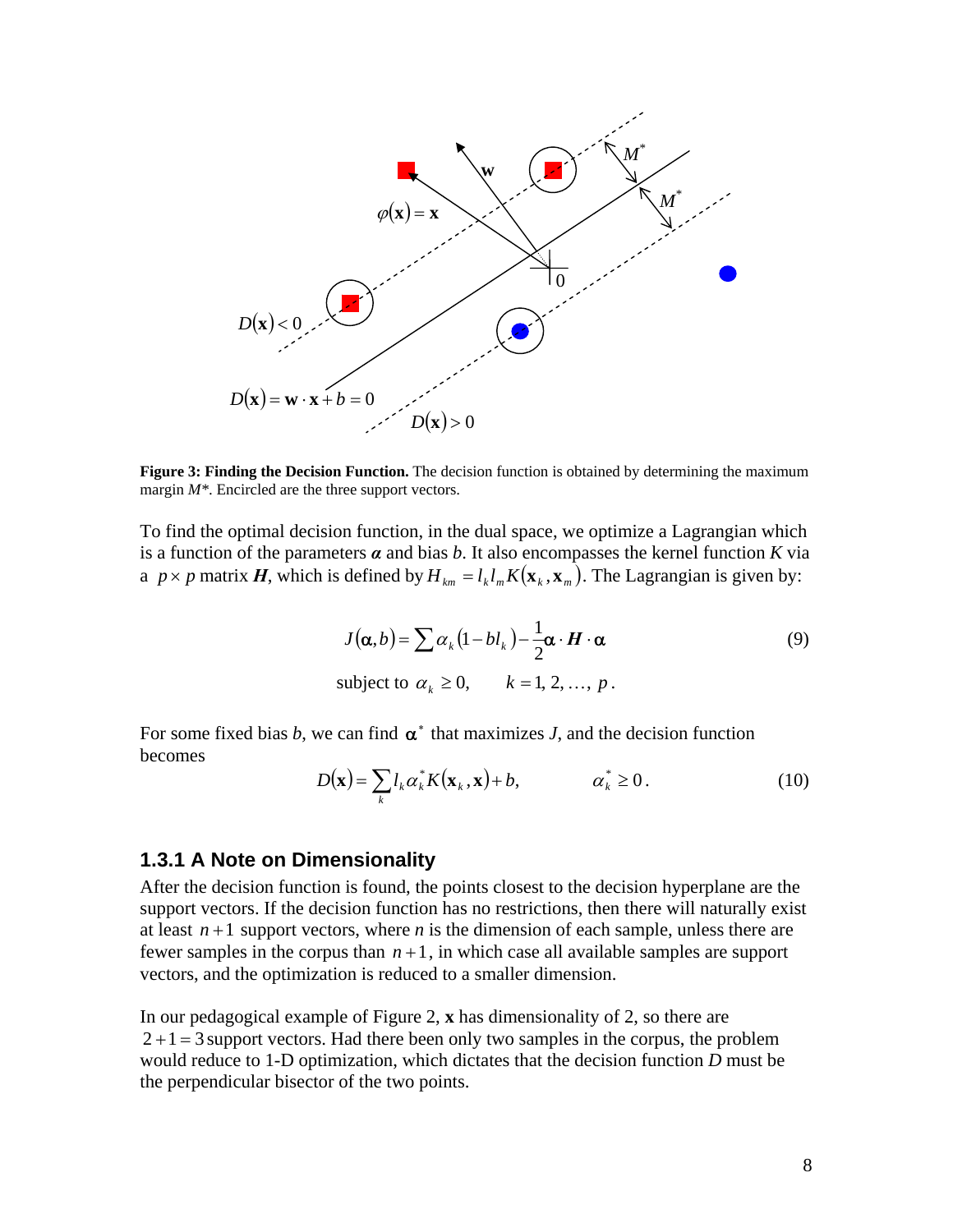We can similarly expand that idea to 3-D as shown in Figure 4 and to multi-dimensional hyperspaces. If there were only three points, then the problem would collapse to a 2-D optimization, even though the decision function is still a plane. Similarly, if there were only two points, the problem would be reduced to 1-D optimization, with the plane again being the perpendicular bisector of the two points.



**Figure 4: Example of expansion to multiple dimensions** 

The dimensionality of **x**, or the value *n*, is the product of the spatial dimensions of the pattern and the number of representative sampling points taken from the pattern. In our handwriting recognition implementation, the patterns are in 2-D, and each pattern is represented by 6 sampling points, as shown in Figure 5. Thus, each pattern is represented by a 12-dimensional vector; and without any restrictions on the decision function, there should be 13 support vectors.



**Figure 5: Sampling 6 representative points from a pattern**

#### **1.3.2 A Note on the Decision Function Bias**

There are two ways to determine the bias *b* in the decision function (See Equation 10). One method is to set the value of *b* to some constant a priori. This works best when we know some information about the corpus. For example, we may know that the training data fits nicely on both sides of the x-axis and that it is fairly symmetric. In such a case,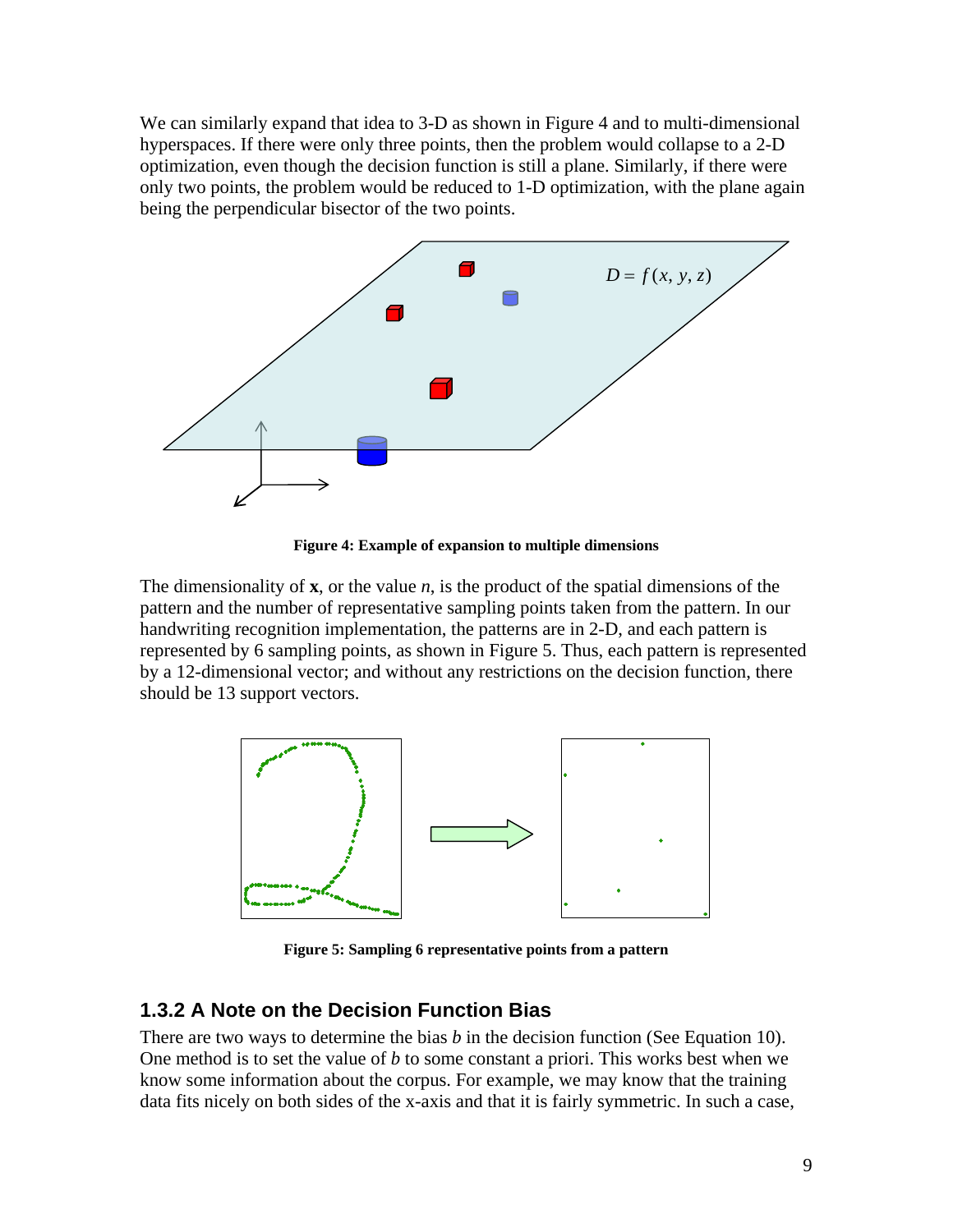we may want to set  $b = 0$  a priori, as shown in Figure 6. When *b* is fixed to some constant value, the number of support vectors is decreased by 1. In fact, sometimes support vectors for decision functions with fixed *b* may be from the same class.



**Figure 6: Decision function with bias set to 0**

If we know that the corpus is not best described by 0 or some other fixed value, but we know that the corpus is nicely distributed, we may want a bias that enables the decision function to go through the midpoint of the centroids of the two classes. This can also be done by setting the origin of the hyperspace to be at that midpoint and set the bias to 0.

Finally, the bias *b* can be made to vary with the parameters  $\alpha^*$  if some of the support vectors are known. To obtain  $\alpha^*$  independent of the bias, see Vapnik<sup>2</sup>. Suppose we know the support vectors  $\mathbf{x}_A \in \text{class } A$  and  $\mathbf{x}_B \in \text{class } B$ . The decision values of the two support vectors are known:  $D(\mathbf{x}_A) = +1$  and  $D(\mathbf{x}_B) = -1$ . Then the optimal bias  $b^*$  is given by:

$$
b^* = -\frac{1}{2} \sum_{k=1}^p l_k \alpha_k^* \big[ K(\mathbf{x}_A, \mathbf{x}_k) + K(\mathbf{x}_B, \mathbf{x}_k) \big]. \tag{11}
$$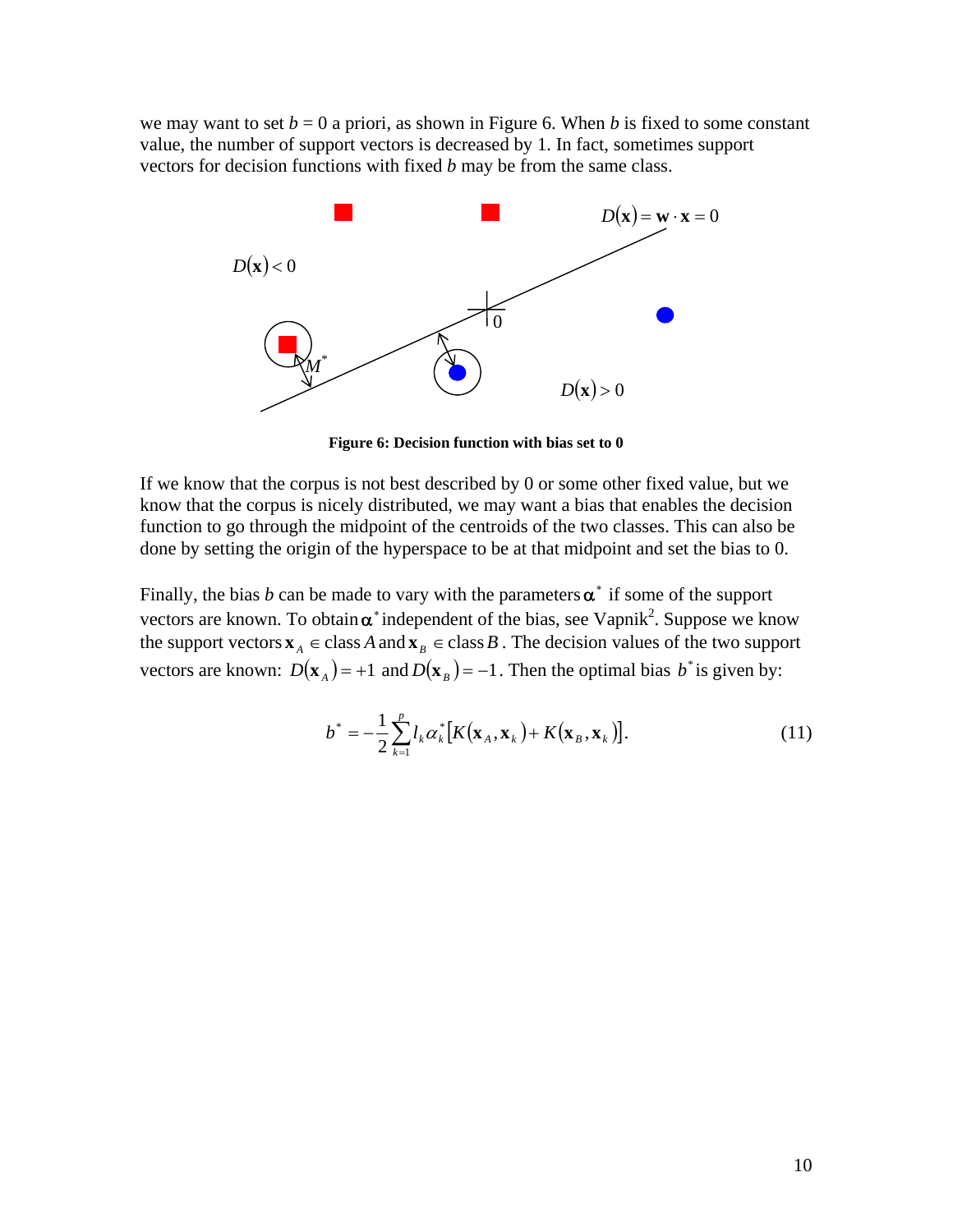# **2. Implementation Methods**

The overall implementation of the project consisted of several main portions: the user input mechanisms, the input patterns, the optimal margin classifier algorithm, and our analytical tools. An overview of the components in the project implementation can be seen in Figure 7. The program controlling the 6D user input and DOF tracking device is written in Python. All other software components of this project are implemented in *Mathematica*.



**Figure 7: Project implementation overview** 

### *2.1 User Input Mechanisms*

Two types of user inputs are used in our implementation: 2D planar inputs through a computer mouse and 6D spatial inputs through the InterSense tracking device.

#### **2.1.1 Handwriting Input**

The planar input mechanism is a two-dimensional drawing pad implemented using the *GUIKit* package provided by *Mathematica 5.1*. Initially, the program displays a pop-up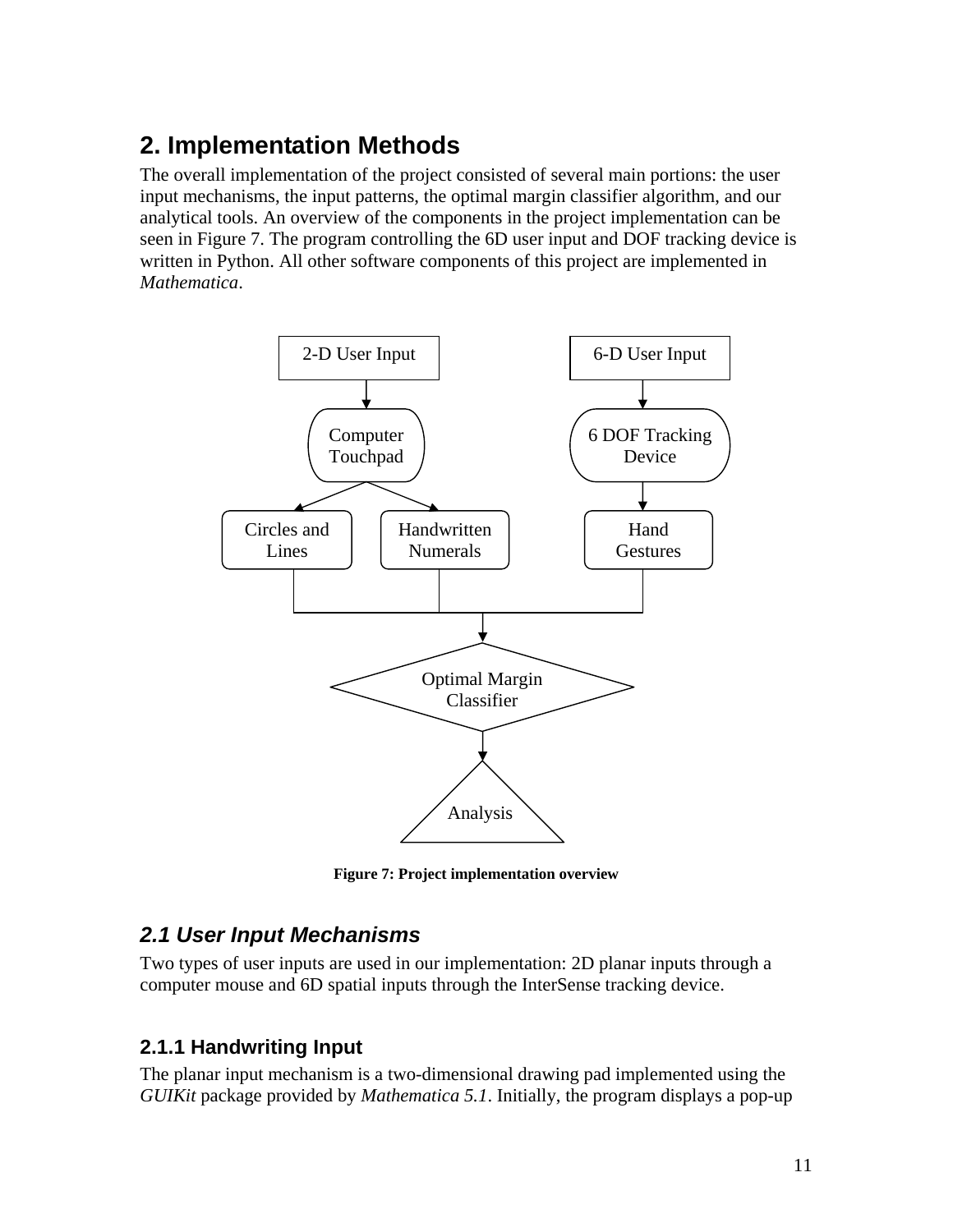window for the user to input the desired symbol. After the user completes the input and closes the window,  $(x, y)$  positions of each point in the symbol is refreshed at machine speed and saved chronologically into a matrix.

In the user input window, the  $(0,0)$  point is at the top left corner and the positive y-axis points downward, which is opposite from usual plotting convention; so when visualizing the data, we take the negation of the y values in order to upright the symbol.

During the actual user input process, the length of the input data may vary depending on the speed at which a symbol is drawn. However, in order to calculate the decision function between 2 classes, all **x** vectors in both corpuses for the classes must have an equal number of points (dimensions). Also, a typical user input symbol may lead to a data stream of 40 or 50 points, which is much more than what is needed to distinguish the classes. Therefore for most of our analysis, we sample a set 6 evenly spaced points from each symbol and run our optimization algorithm on a collection of such 6 point symbols. Part of our analysis also deals with the variation of this sample size and its effects on algorithm performance. Figure 8 shows the progression of the data from the user input to the sampled data matrix.



**Figure 8 Evolution of a circle. a.** The user inputs a two-dimensional figure into the drawing window using a mouse or keypad, **b.** Points are recorded at machine speed, **c.** Six points are sampled, and **d.** their  $(x, y)$ positions generate a  $6 \times 2$  matrix.

Note that in the user input window, the visual feedback of the hand-drawn figure is continuous and starts at the  $(0,0)$  point, but the  $(0,0)$  point will not be part of the actual data record. Also note that Figure 8c appears to have 5 sample points instead of 6 only because the first and last points are almost coinciding. Once a sampled matrix as shown in Figure 8d is generated, it is transformed into a single data point in the  $6 \times 2 = 12$  dimensional hyperspace. From there it will be fed into the optimal margin classification algorithm as discussed in Section 1.

#### **2.1.2 Gesture Input**

For spatial data, we use a unique piece of hardware called the InterSense tracking device<sup>3</sup>, which consists of an inertial measurement unit (IMU) containing a gyro and an accelerometer to monitor angular travel and velocity, which mostly provides the pitch, yaw, and roll information. The tracking device uses two ultrasound beacons to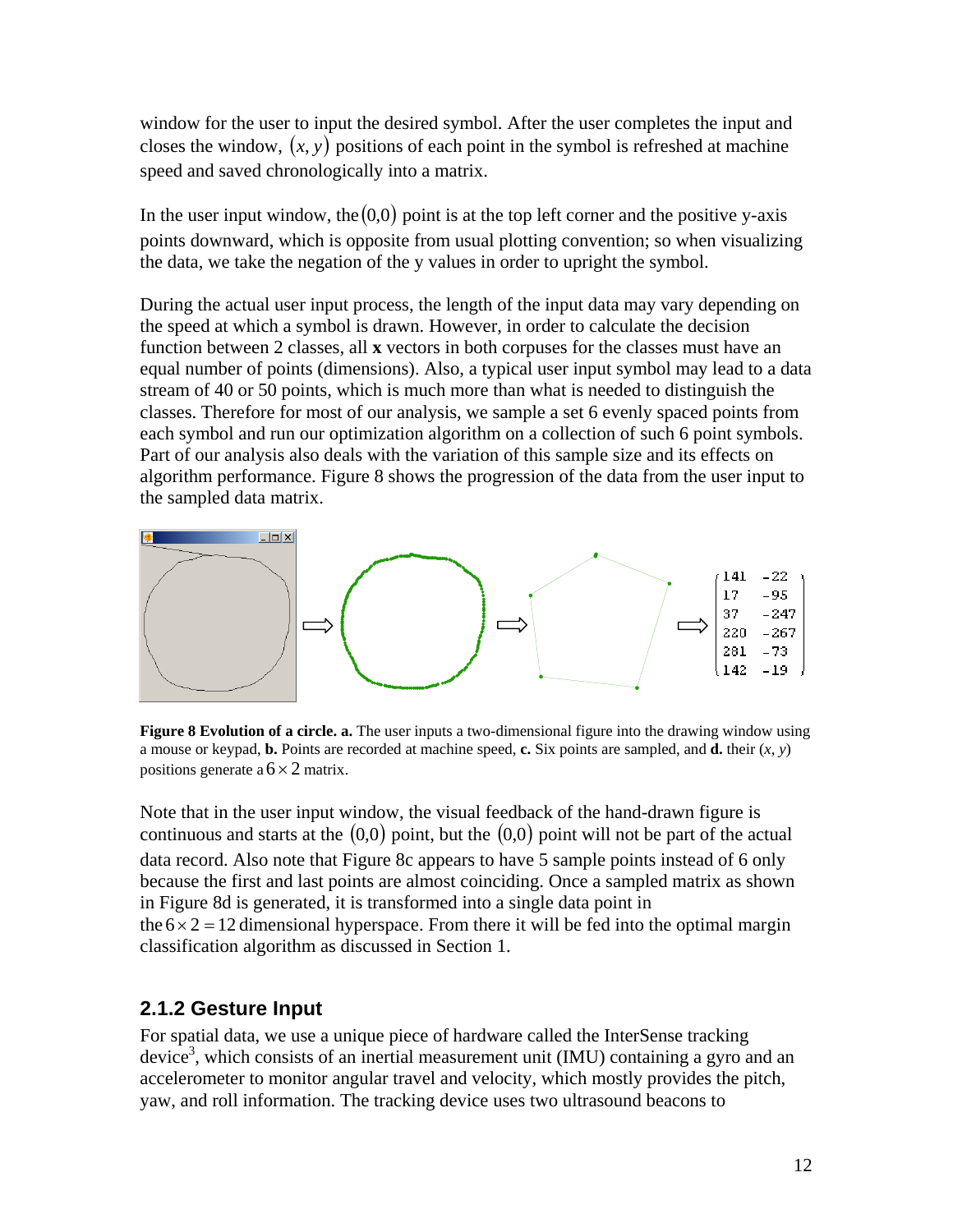directionally position itself in 3-D space, providing  $(x, y, z)$  information. The aperture is held by the user like a wand at one end. Figure 9 shows the aperture setup.



**Figure 9: User interface for spatial inputs**

The ultrasonic beacons transmit signals to receivers located in fixed locations several meters over head. There are four ultrasonic receivers situated on a crossbar that is fixed to the ceiling, as shown in Figure 10. The absolute spatial origin of the tracking system is calibrated to be the exact point on the ground directly below the center of the crossbar. When gathering gesture data, the user sat on a chair positioned over the origin, so that the range of  $(x, y, z)$  positions would be generally centered around  $(0, 0, 1)$ , in meters.



**Figure 10: Ultrasonic receiver module crossbars on the ceiling** 

The ultrasonic transponder beacons are line-of-sight devices, meaning that they cannot operate when the line-of-sight between the transponder and receiver is blocked or if the transponder is tilted at a steep angle. The ultrasonic beacons do have about 70 degrees of sight from vertical, as shown in Figure 11, so the line-of-sight issue is usually not a problem. For our implementation, we kept to gestures that did not require turning the aperture upside-down.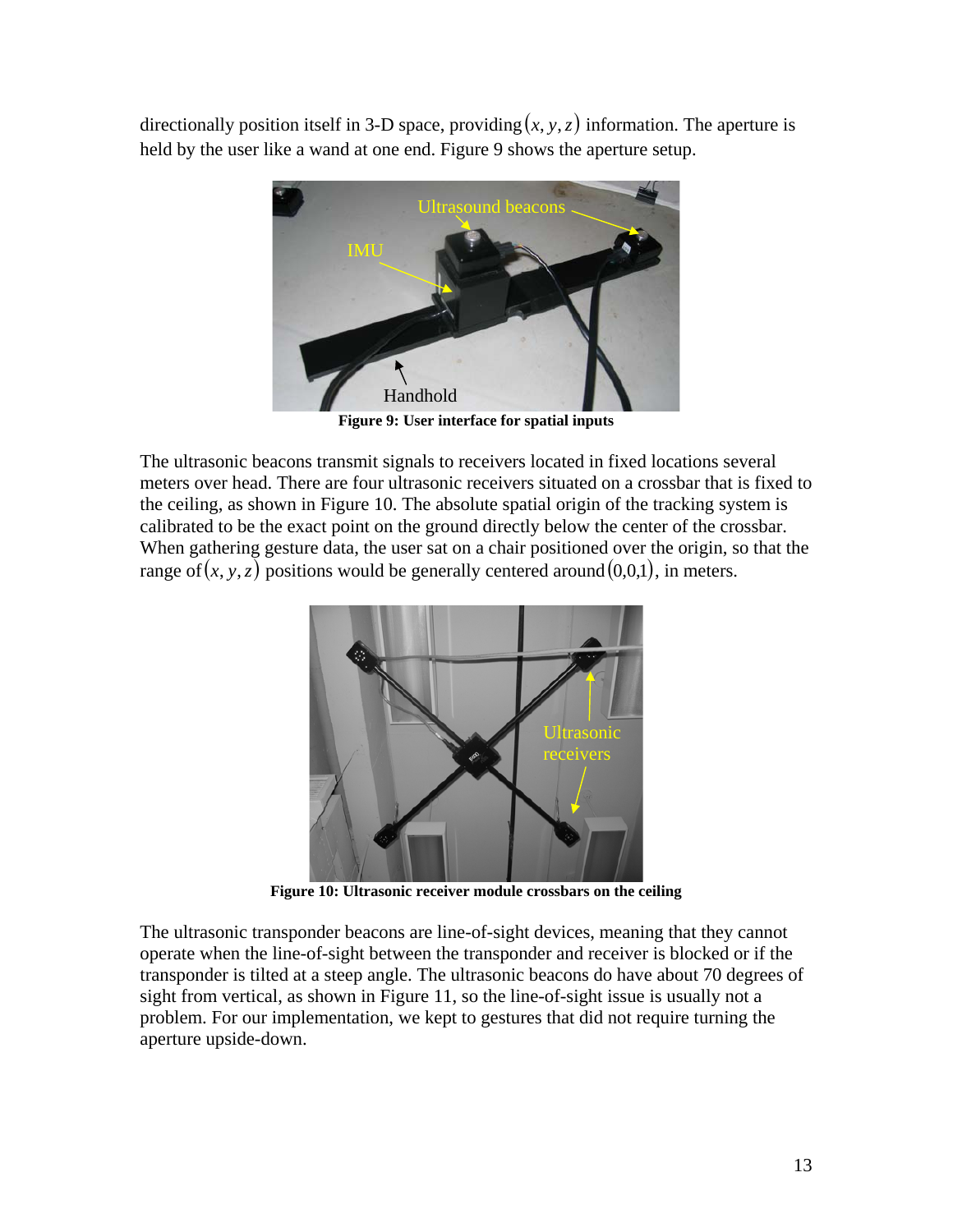

**Figure 11: 140 degree conical range of ultrasonic beacons.** 

The data generated by the InterSense tracking device is accurate to a few millimeters, and each recorded point contains 6 variables  $(x, y, z, \theta, \varphi, \phi)$ . For each gesture pattern, we also extracted 6 representative sample points from the record of all points in the pattern, so each element of the gesture corpus is  $a 6 \times 6$  matrix, or in other words, the hyperspace is 36-dimensional.

The software that the InterSense tracking device runs on is called Vizard, which runs code in Python language. We programmed the software to run non-stop with a continuous timer and keyboard control of start and stop gesture sequences. The gesture sequence data would be instantaneously saved to a file that can be later analyzed by our algorithm code in *Mathematica*.

We selected the InterSense tracking device as our hardware input component because a similar device or device with similar principles could be integrated into a spacesuit for astronaut gesture recognition. For this application, the device can exploit the rigid nature of spacesuits. The receivers could be attached to the astronaut's helmet and/or parts of the upper torso of the spacesuit. The beacons could then be attached to part of the glove or even on a segment of the finger portion of the glove if the devices could be made more compact. In this case the  $(x, y, z)$  components would be recording the position of the astronaut's hand relative to his/her body, and all of the same principles discussed in this section would still apply.

### *2.2 Input Patterns of Interest*

#### **2.2.1 Circles and lines**

feedback starts at the  $(0,0)$  point and connects to the first point in the figure. In the 2-D user interface environment, the first test of the algorithm demonstrates distinction of two very different figures, such as circles versus lines. The circles in the corpus are all drawn in the same direction, in our case, counter-clockwise, and the lines are all drawn from the top right corner to the bottom left corner. Figure 12 shows a typical representation of the user inputs for circles and lines. Note again that the visual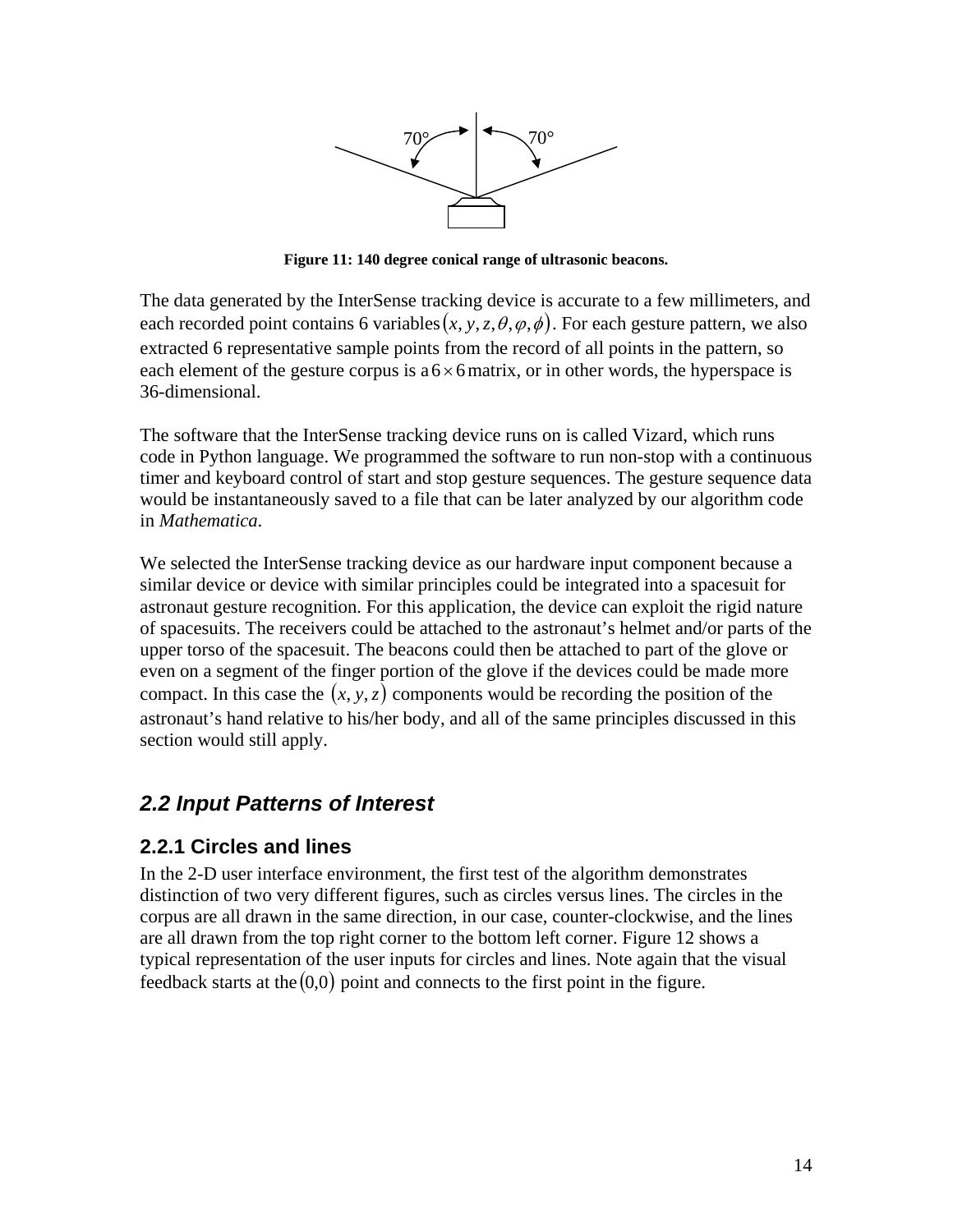

**Figure 12: Typical user input circle and line**

A corpus of 5 circles and 5 lines was used to determine the decision function. Twenty test inputs were implemented for evaluation. Upon deriving the decision function, we generated an interpolation sequence between a circle and a line to find the figure that has a decision value of 0, or in other words, a figure that sits on the class boundary between circles and lines for a certain representation of circles and lines. This pattern is shown in Figure 13. This figure can be a guideline for predicting which figures will be classified as circles and which will be classified as lines.



**Figure 13: Between circle and line.** This is a pattern that has decision value of 0 for a certain representation of circles and lines

#### **2.2.2 Numerals**

It seems that distinguishing two very different sets of figures from one another is trivial. We demonstrated the algorithm's ability to correctly classify different numerals, and following that, we decided to take on the challenge of distinguishing one person's handwriting from another's, as this distinction is sometimes difficult even for a human observer. This is implemented by two people generating corpuses of the numeral "2," "3," and "4," and running test inputs over the corpuses to determine the accuracy of the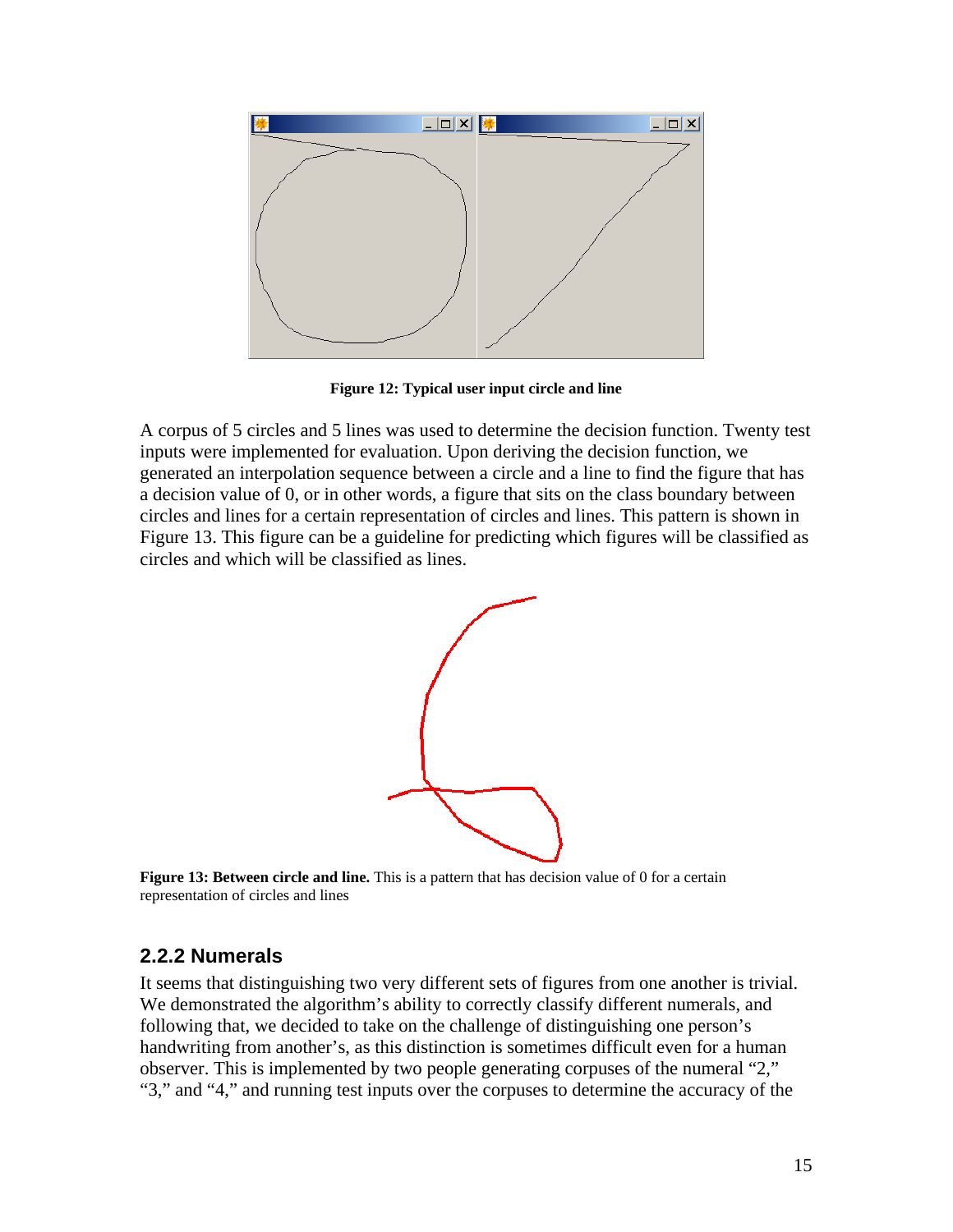classification. An example implementation is shown in Figure 14, where the corpuses of "2"s are generated by two different people, and 6 points are sampled out of each "2." Each person generated corpuses of around 20 elements for each numeral. Twenty test inputs were implemented for evaluation.



**Figure 14: 2's vs. 2's.** The sample set of the corpus of "2"s generated by person A is on the left and person B's is on the right

#### **2.2.3 Gestures**

Three different gestures were implemented for testing purposes, including the "come here" gesture, lifting gesture, and pointing gesture. Two different persons generated separate corpuses for all three gestures of 10 elements each. Twenty test inputs were implemented for evaluation.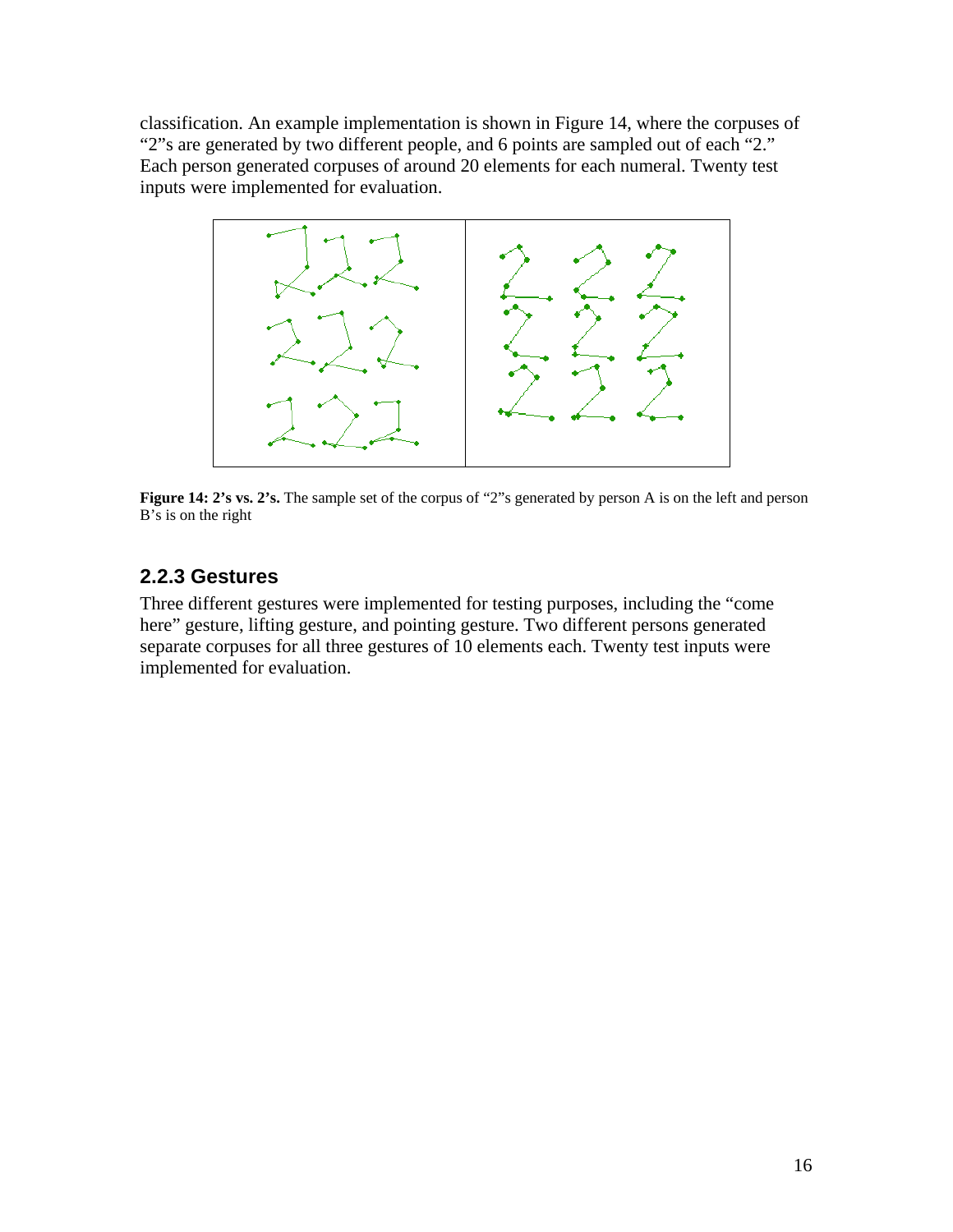### **3. Results and Analysis**

In the following analysis, we verify the behavior of the optimal margin classification algorithm against theoretical intuition and assess the performance drivers in implementation relevant to our applications. We also attempt to explain any unusual results, particularly where they adversely affect performance. We use basic shape identification (circles and lines) to illustrate general features of the algorithm, then conduct a more thorough analysis using handwriting recognition, before moving to the more challenging application of recognizing human gestures. Unless stated otherwise, all gesture and figure recognition results reported use 6 sample points per pattern and 10 of each type of pattern per training corpus.

### *3.1 Basic Shapes: A First Look*

As described earlier, two-dimensional figures are converted to patterns by uniform sampling of points from the cursor path and concatenation of these coordinates into higher-dimensional vectors. A linear optimal margin classifier then constructs a separating hyperplane in the pattern space that maximizes the distance from the hyperplane to the nearest pattern(s) in each distinct class (the support patterns).

We can observe the optimization behavior of the algorithm by examining the Euclidean distances from corpus patterns to the resulting hyperplane boundary. Figure 15 illustrates a typical example of this optimization: the corpus for each shape (shown in gray) contains five training examples, but the supporting patterns from each class lie at equal distances from the hyperplane and are barely distinguishable, while the support patterns for the two classes also lie at equal distances.



**Figure 15:** Euclidean distances from basic shapes to a separating hyperplane (solid line) in pattern space. The first horizontal segment illustrates the midpoint-bias classifier for circles, the second for lines; with only two classes, these classifiers produce mirror images. The classifier maximizes the minimum distance from the hyperplane to the pattern classes in the corpus (gray), which it then uses to separate independent test patterns (black).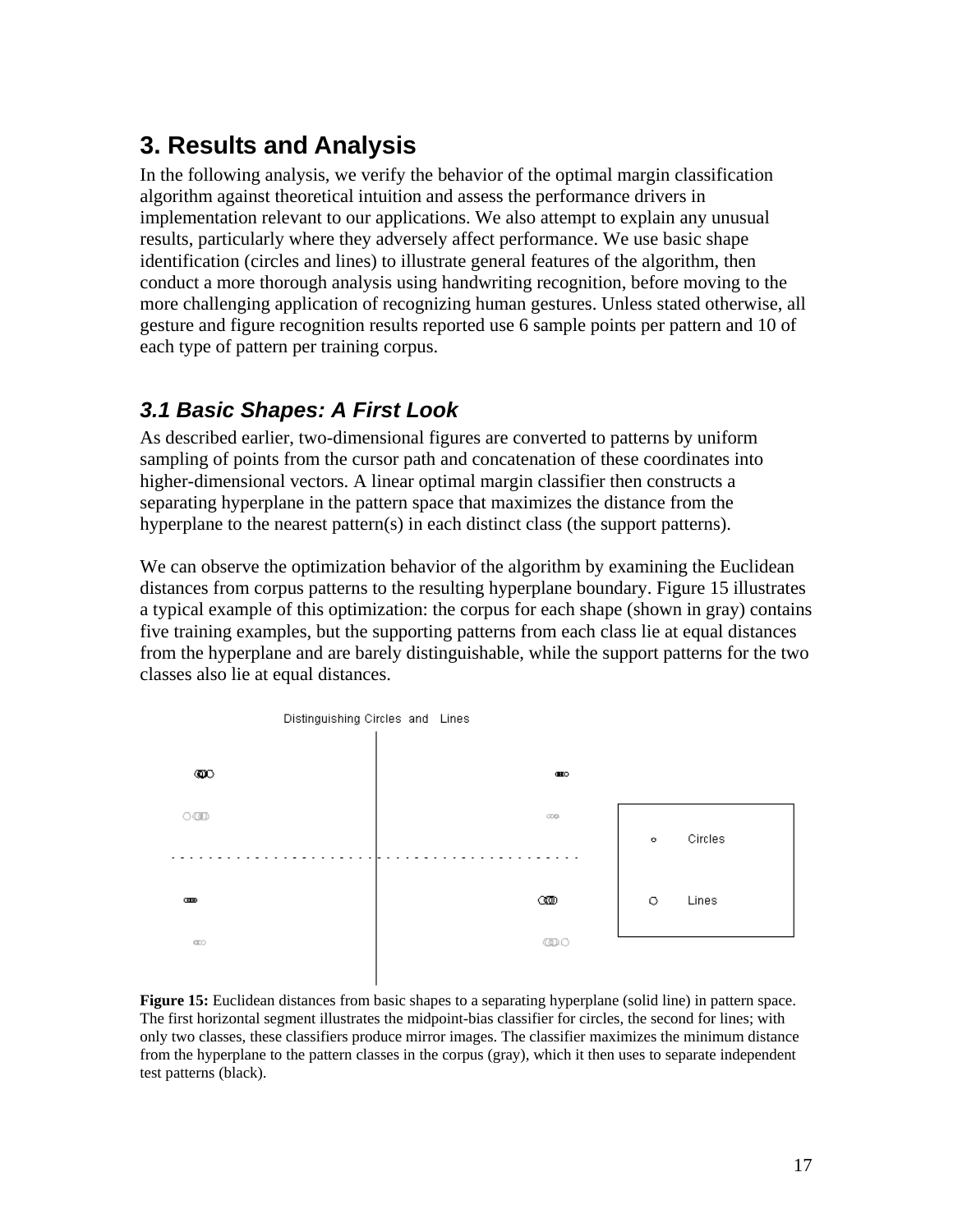Because our algorithm positions the hyperplane with a fixed bias (at the origin or at the midpoint of corpus centroids), in some cases the support patterns may lie all in the same class. In this case, the distance from the separating hyperplane to the nearest pattern in each class may no longer be equal despite the equidistance of the support patterns to the boundary. Figure 16 shows an example of this situation resulting from a zero-bias classifier applied to a corpus containing ten training samples each of circles and lines.



**Figure 16:** Distances to the separating hyperplane of a zero-bias classfier for circles and lines on a 20 sample corpus. When all support patterns lie in one class, the minimum distances to each class need not be equal.

Unequal (and thereby suboptimal) separation is an inherent risk of our fixed-bias approach. As we shall see, it rarely prevents effective separation of the corpus in our applications. However, there are pathological cases in which it can render the linear classifier impotent: these occur when the pattern clusters corresponding to the two classes to be separated both lie close to a ray emanating from the origin defined by the bias in pattern space.

As an example, we divide the coordinates of the circles in the corpus used above by a factor of five to produce a corpus of "scaled" circles lying between the origin and the original corpus. With zero bias, the optimizer fails to converge and the algorithm returns the solution shown in Figure 17, failing to separate either the corpus or the test data. In our examples, this weakness is rarely problematic, particularly since the likelihood of angular conjunction falls with increasing dimension of the pattern space for a given dispersion within classes.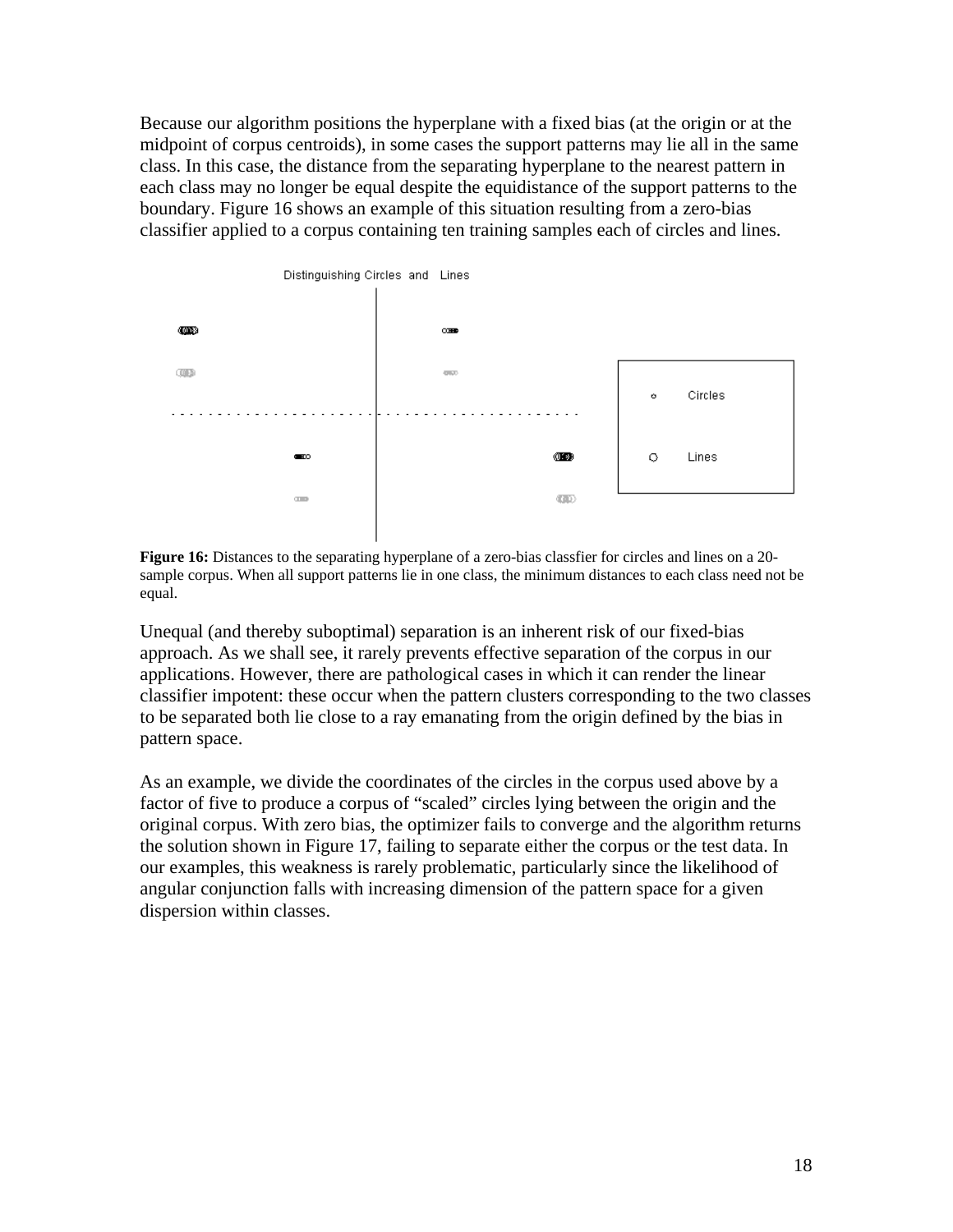

**Figure 17:** A pathological case constructed by scaling the circle corpus relative to the origin illustrates the potential pitfalls of fixed bias: the classifier fails to separate either the corpus (gray) or the test patterns (black). However, this problem rarely creates difficulties in our applied examples.

The related restriction to linear classifiers (that is, defined by hyperplane boundaries) limits the pattern space geometries that can be effectively handled by the algorithm: clearly, only classes that lie on either side of a hyperplane may be separated. Problems will arise whenever a class totally or partially "surrounds" another. This may have implications for separating specific patterns from generic background "noise," which can easily pervade the surrounding pattern space.

As an example, we optimize a classifier to distinguish between circles and patterns formed from uniformly random points within the two-dimensional canvas domain. Because the points sampled from circles lie at the outside edges of the domain, the class is not well surrounded by a small set (10) of random patterns, and can be barely separated from the noise (Figure 18a). If we generate alternative corpuses with smaller circles (constructed by shrinking the original circles toward their centers), we find that the noise increasingly surrounds the patterns of interest and prevents effective linear separation (Figure 18b,c).

Note that we have shrunk our sample resolution to two sample points per figure in this example in order to obtain a pattern space dimension of four, allowing the circles to be easily surrounded by a small number of random points; with larger dimension, many more random points are required to defeat hyperplane classifiers. In our applications, we rely on a sufficiently low dispersion among classes avoid this issue altogether.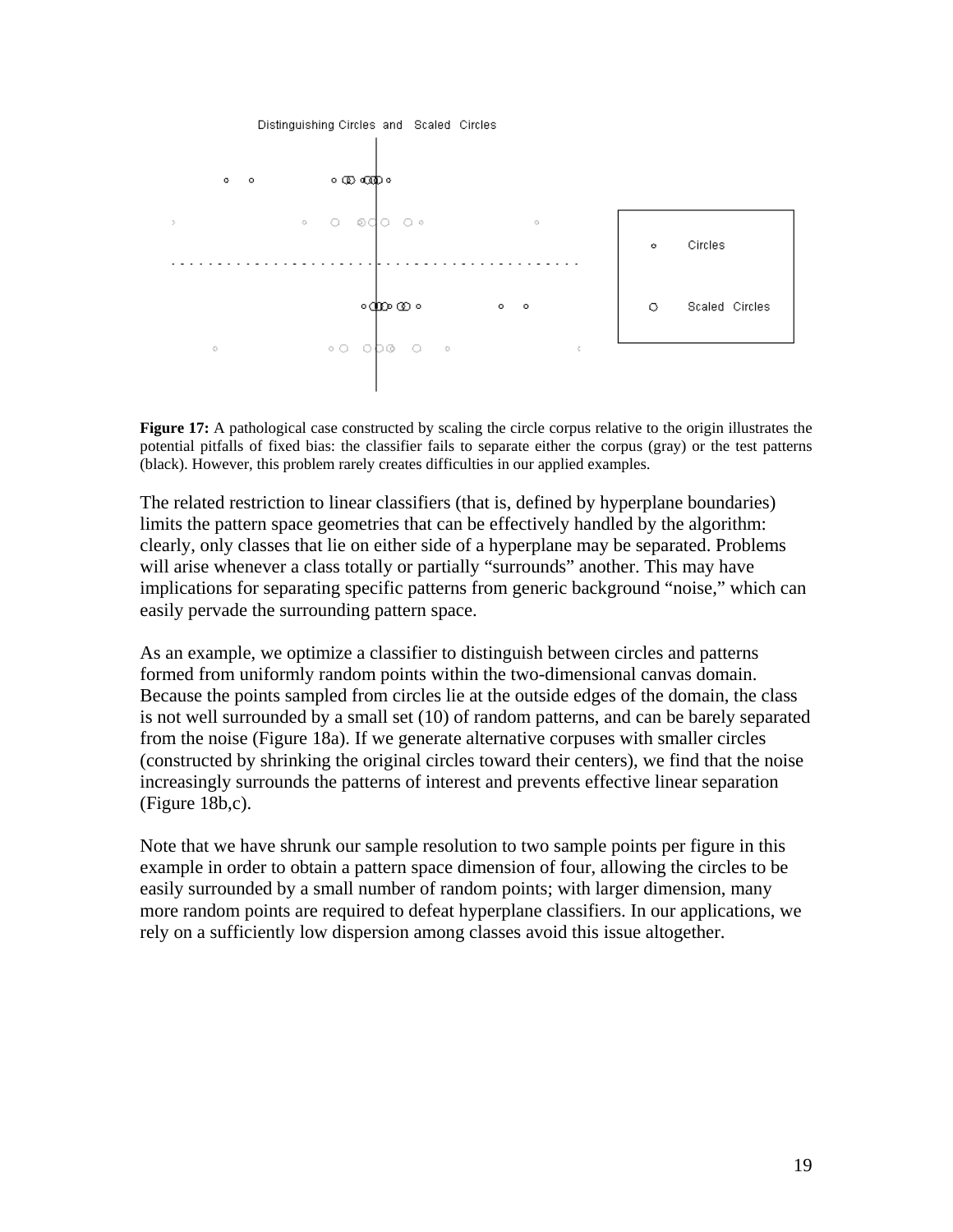

**Figure 18:** Distinguishing circles from random figure "noise" become increasingly difficult as the size of the circles relative to the canvas decreases and the circle classes become surrounded by the noise; the dispersion eventually overwhelms the algorithm. "Small" circles are reduced in size by a factor of 2, "tiny" ones by a factor of 5.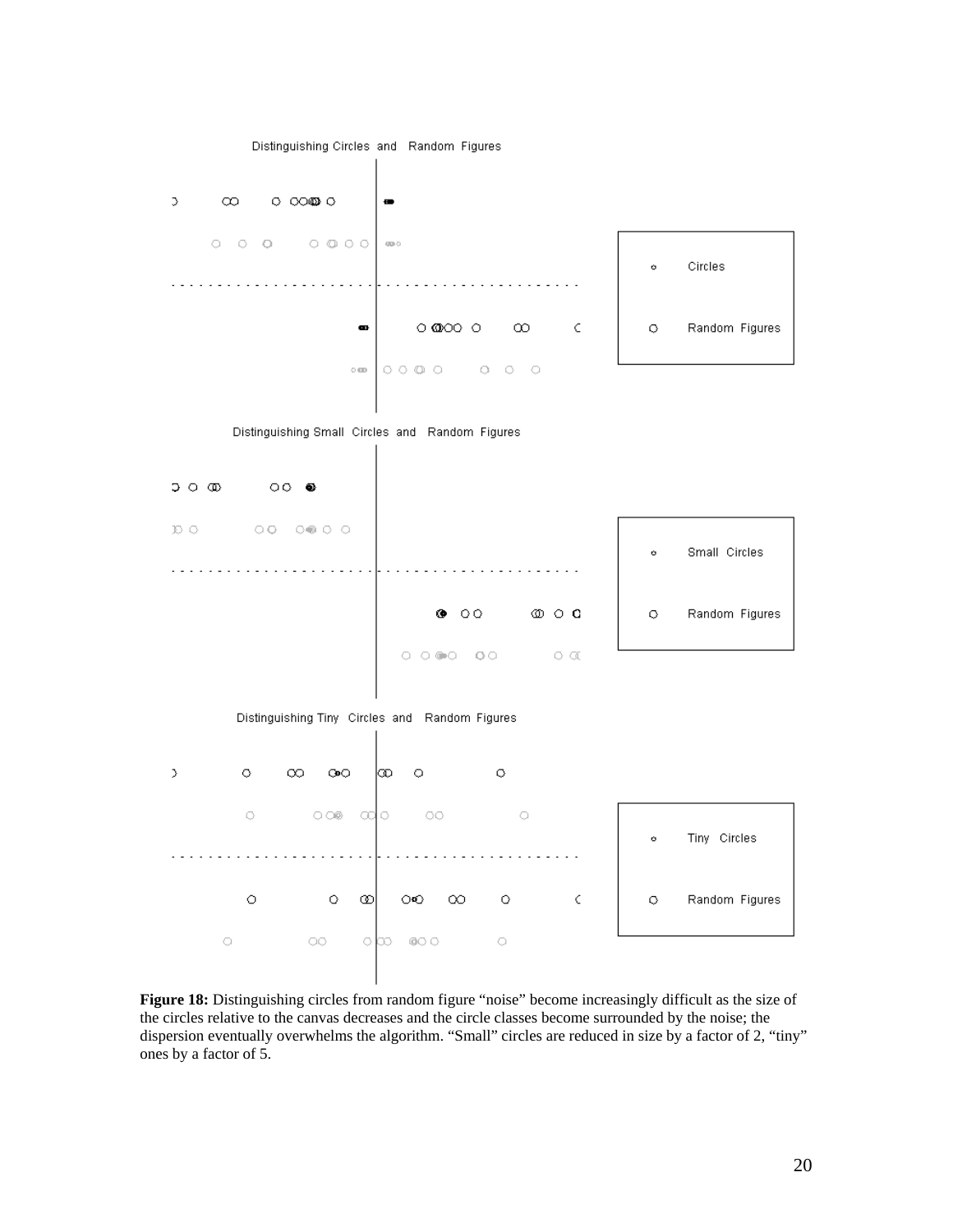### *3.2 Handwriting Recognition: Performance Drivers*

We used the domain of handwriting recognition as a comprehensive, realistic, yet relatively simple testbed to examine the capabilities and performance drivers of the algorithm. The less challenging task consisted of distinguishing different numerals ("2," "3," or "4") written by the same test subject. The more challenging task consisted of distinguishing the same numeral written by two different test subjects.

Distinguishing between numerals in our approach required constructing three optimized boundary hyperplanes, one to separate each numeral class from its complement in the training corpus. In these cases, midpoint-bias classifiers consistently placed the boundary hyperplane further from the class of interest than optimal, as one might expect (Figure 20). The midpoint bias is based on the assumption that the dispersion of the classes on either side of a boundary will be roughly equal, but the dispersion of a set of classes will be greater with respect to the distance between centroids than that of a single class, hence the complement of the class of interest will lie closer to the boundary than the class itself.

Zero-bias classifiers also showed strong asymmetries, but their direction depended upon the gestures themselves: those further separated from the others ("point," and "come" for Subject 1) enjoyed greater margins with respect to class boundaries, again as expected (Figure 19). However, the dispersion within classes was small enough that neither form of asymmetry prevented achieving perfect accuracy on both corpus and test data.

In distinguishing the identical numerals made by different subjects, we can see the difficulty of the problem in the greater dispersion of classes relative to the distance between the classes and the separating hyperplane (Figure 21). Though the corpus is still well separated, the test data spills over the boundary in several cases. A midpoint bias gives slightly more asymmetric separation boundaries (Figure 22), most likely due to differences in variability between the different subjects.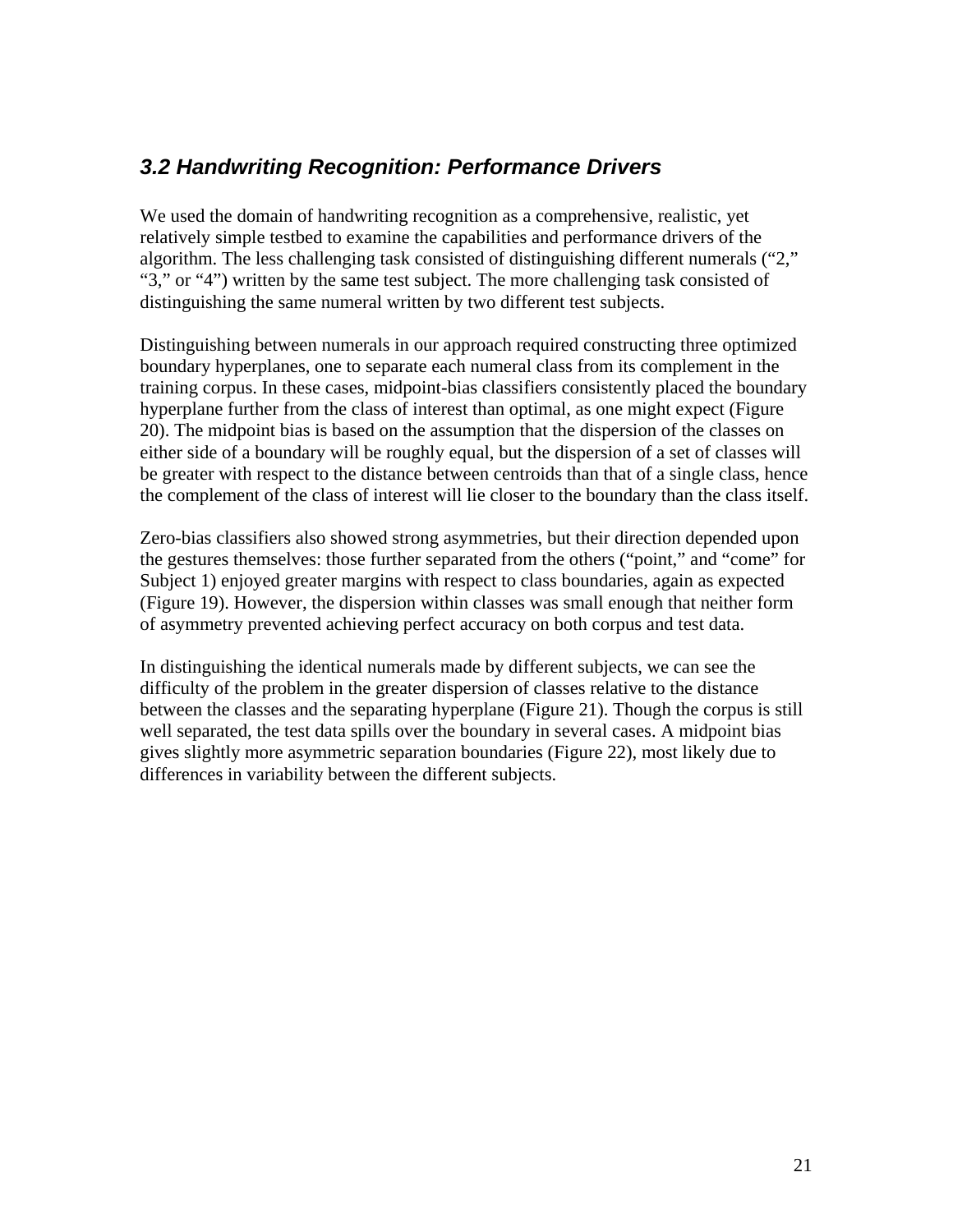

**Figure 19:** Hyperplane distance distributions for distinguishing numerals with zero bias for each subject. Asymmetries in minimum distance are governed by the relative proximity of classes.

Distinguishing Numerals (Subject 1)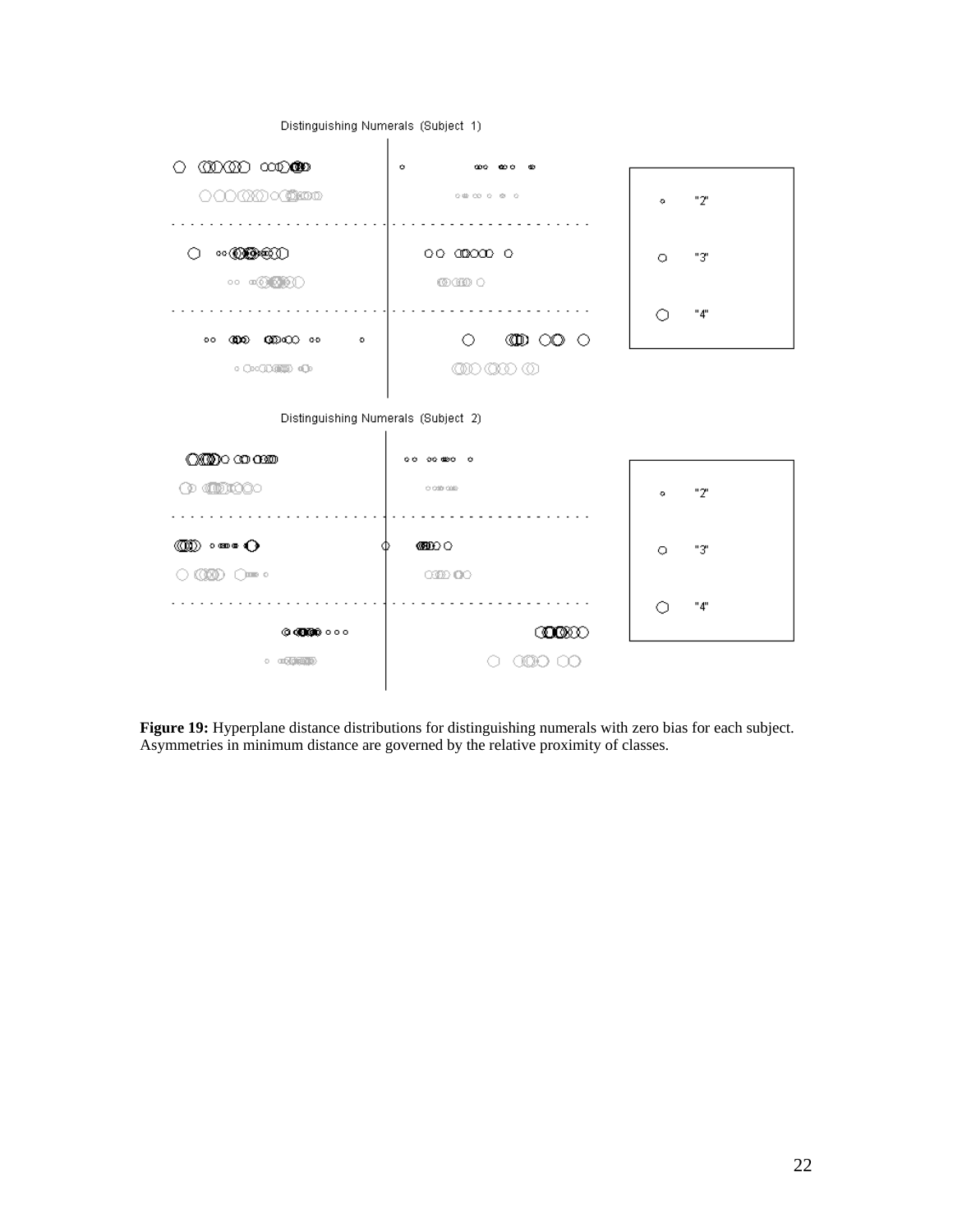

Distinguishing Numerals (Subject 1)

**Figure 20:** Hyperplane distance distributions for distinguishing numerals with midpoint bias for each subject. Hyperplanes tend to lie close to the complement of the distinguished class.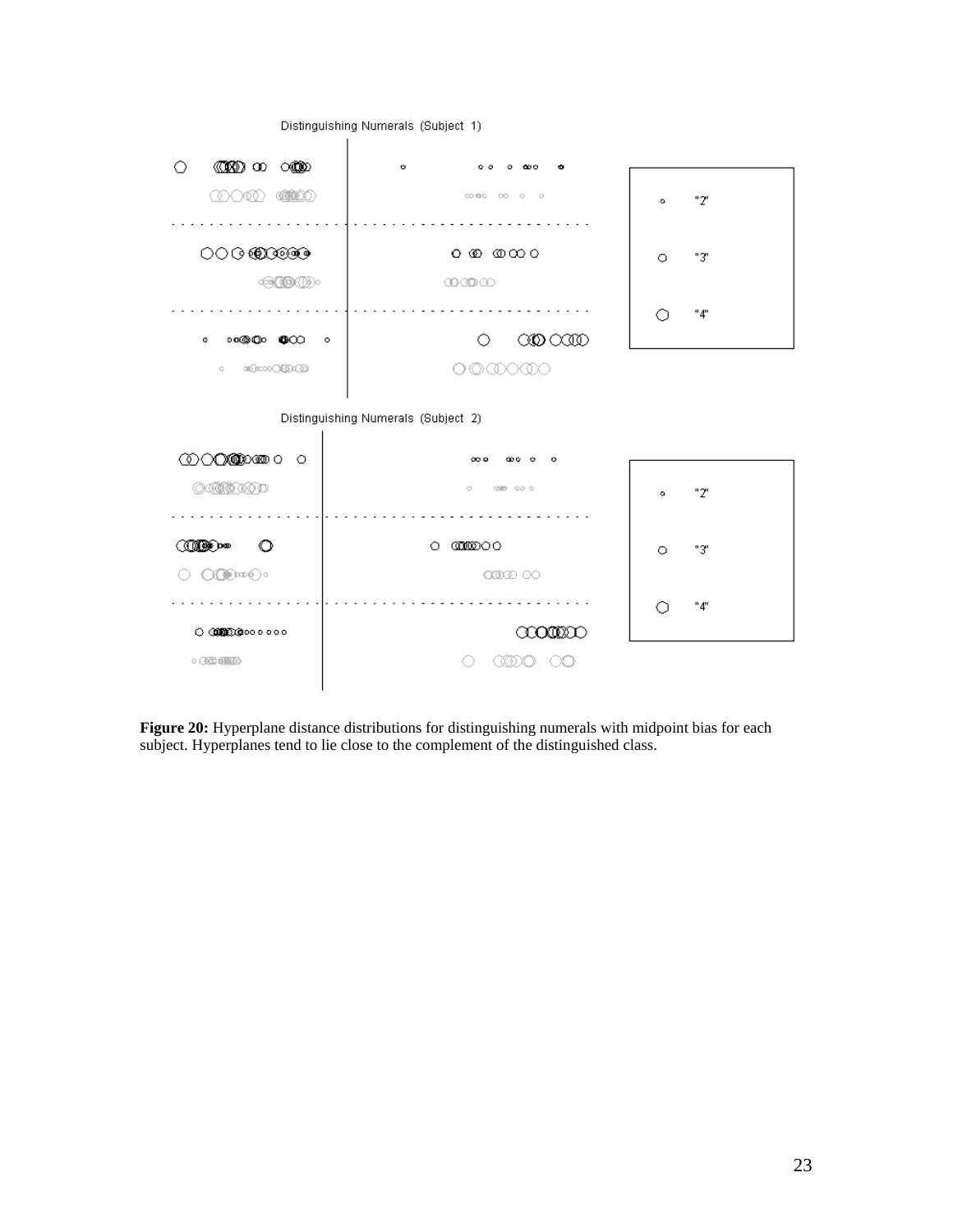

**Figure 21:** Hyperplane distance distributions for distinguishing subjects with zero bias for each numeral. The classifiers achieve near-optimal separation on the corpus, but variability is high enough to create overlap in the test data.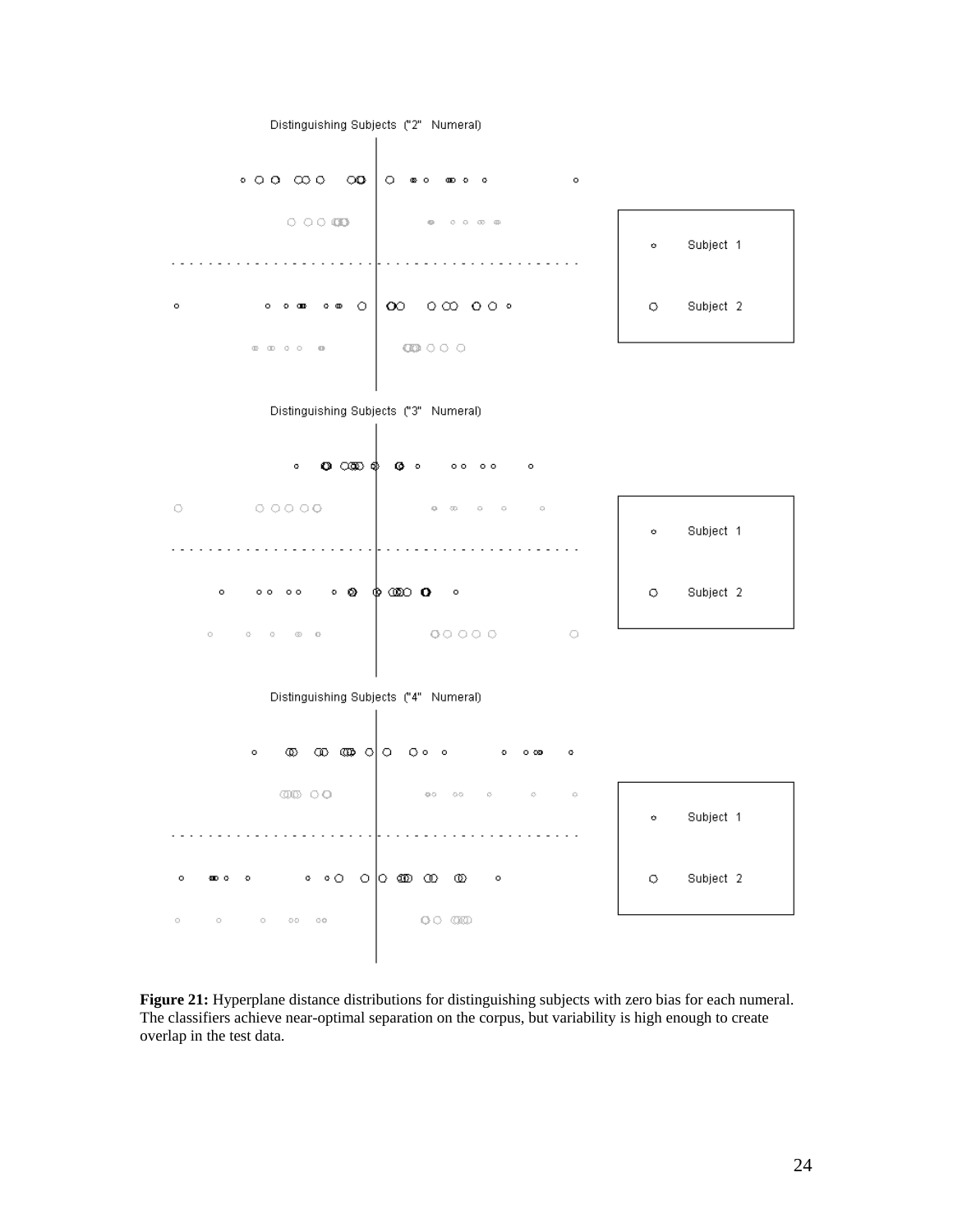

**Figure 22:** Hyperplane distance distributions for distinguishing subjects with midpoint bias for each numeral. The classifiers achieve slightly less symmetric class separation than the zero bias classifiers; again variability is high enough to create overlap in the test data.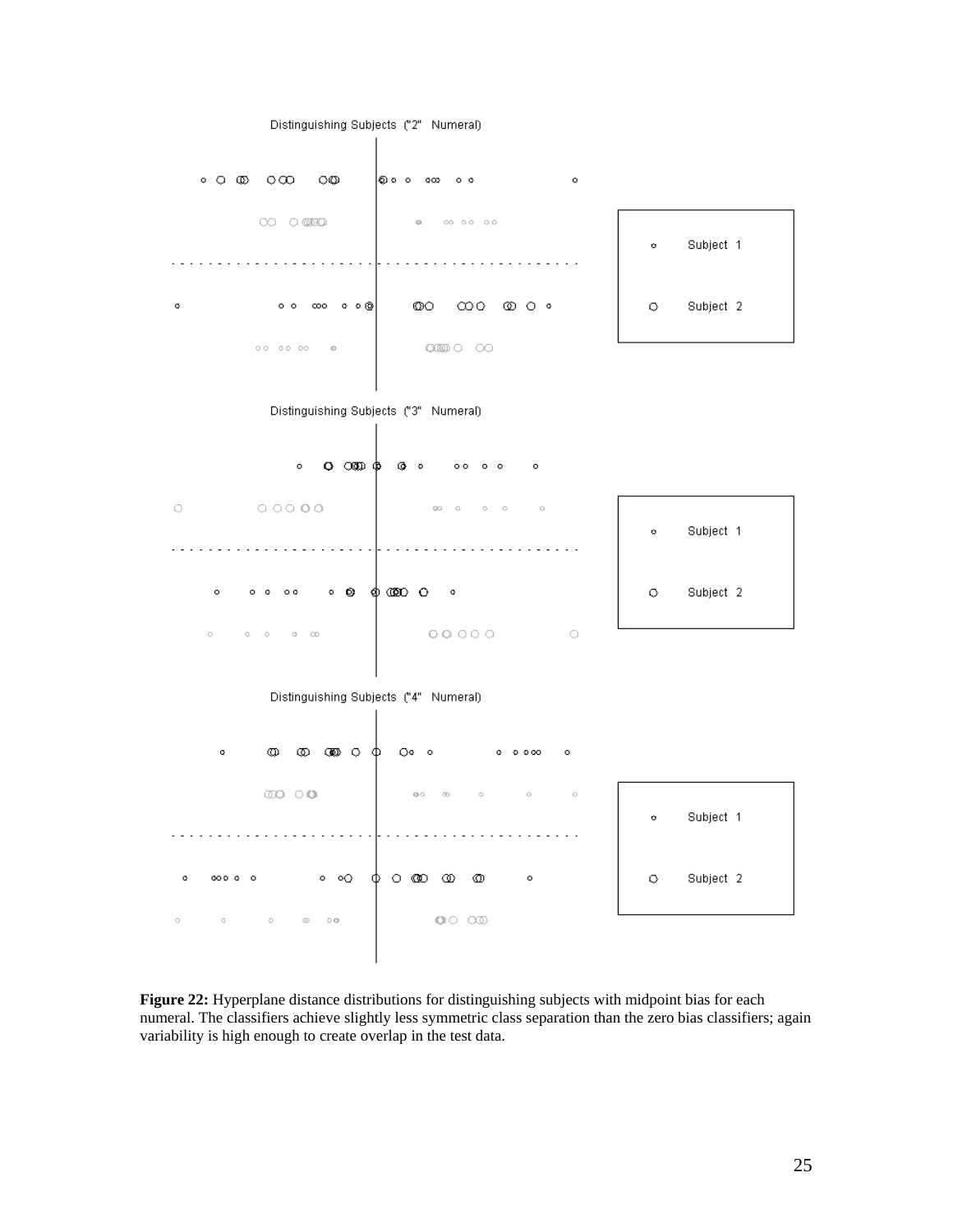We now analyze the accuracy of the two approaches on handwriting recognition tasks, and its variability with corpus size and pattern sampling resolution. The corpus size governs the dimensionality of the optimization problem to be solved in determining the optimal margin classifier: the number of optimization parameters is equal to the number of training patterns in the corpus. In the examples following, we test corpus sizes of 1, 2, 3, 5, 7, and 10, with a sample resolution of 6 points per figure. The number of support patterns determining the final classifier can be as large as one greater than the dimensionality of the pattern space, but can also be limited by the number of training patterns available (in which case the problem is reduced by projection to one of lower dimension).

The dimensionality of the pattern space is directly proportional to the sampling resolution: in this case, dealing with two-dimensional points, the representation of each pattern has dimension equal to twice the number of sample points. For instance, our results above using 6 sample points lead to a 12-dimensional pattern space. In the examples following, we test sampling resolutions of 2, 3, 5, 10, 20, 40, and 80 points per figure, with a corpus size of 5 patterns. All evaluations are done using 10 test patterns independent of the corpus.

The algorithm performs perfectly in distinguishing numerals from one another for all cases tested, so we will not consider these results further. Instead, we look at results for distinguishing between subjects writing identical numerals. Here the results for zero bias and midpoint bias are identical, reflecting that calculated midpoints lie near zero. Figure 23 shows the sensitivity of test pattern classification accuracy to corpus sample size; though the corpus is perfectly separated in all cases, increasing corpus size generally improves accuracy, with fluctuations attributable to the strong influence of individual patterns in a small corpus. With corpus sizes of 10, accuracies consistently reach the range of 80-90%. Figure 24 shows the sensitivity of accuracy to figure sample resolution, which generally levels off at fairly low sampling rates. This is not surprising given the limited amount of additional information provided beyond a fairly coarse sampling of a handwritten figure.

The desired approach for training will depend upon the relationship of computational effort required to each of these variables. These relations are shown in Figure 25. Computational effort appears to correlate with the ~4.5 power of corpus size; while still polynomial, this strong influence is prohibitive, and may motivate possible decompositional techniques discussed later on. Surprisingly, run time initially drops with increasing sample resolution, reflecting a quicker optimization process. This may be attributable to smoother local maxima resulting from the increased dimensionality and separation of classes in the pattern space, which make it faster to find the global maximum. These results suggest using as much sample resolution as available in the input data for recognition, but limiting the corpus size to that necessary to achieve the desired accuracy. We should note that the results presented here depend strongly upon the optimization algorithm employed (here a version of Nelder-Mead), and may change with the use of more specialized quadratic optimization techniques.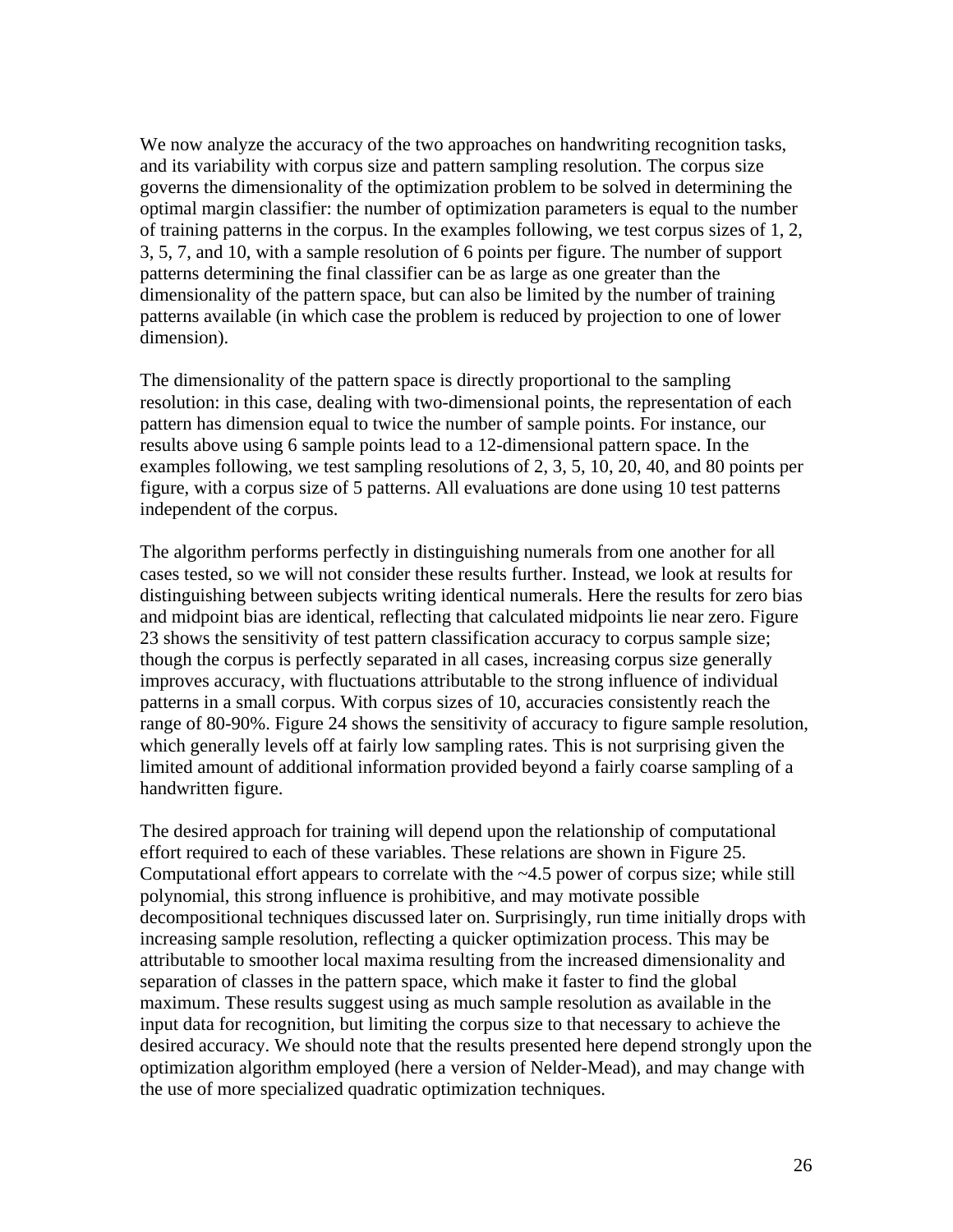

**Figure 23:** Accuracy versus corpus size for subject classification (zero and midpoint offset results identical). Results on test patterns (black) generally improve with increasing corpus size, though the corpus is perfectly separated in all cases (gray). Fluctuations may be attributed to the strong influence of individual patterns in small corpuses.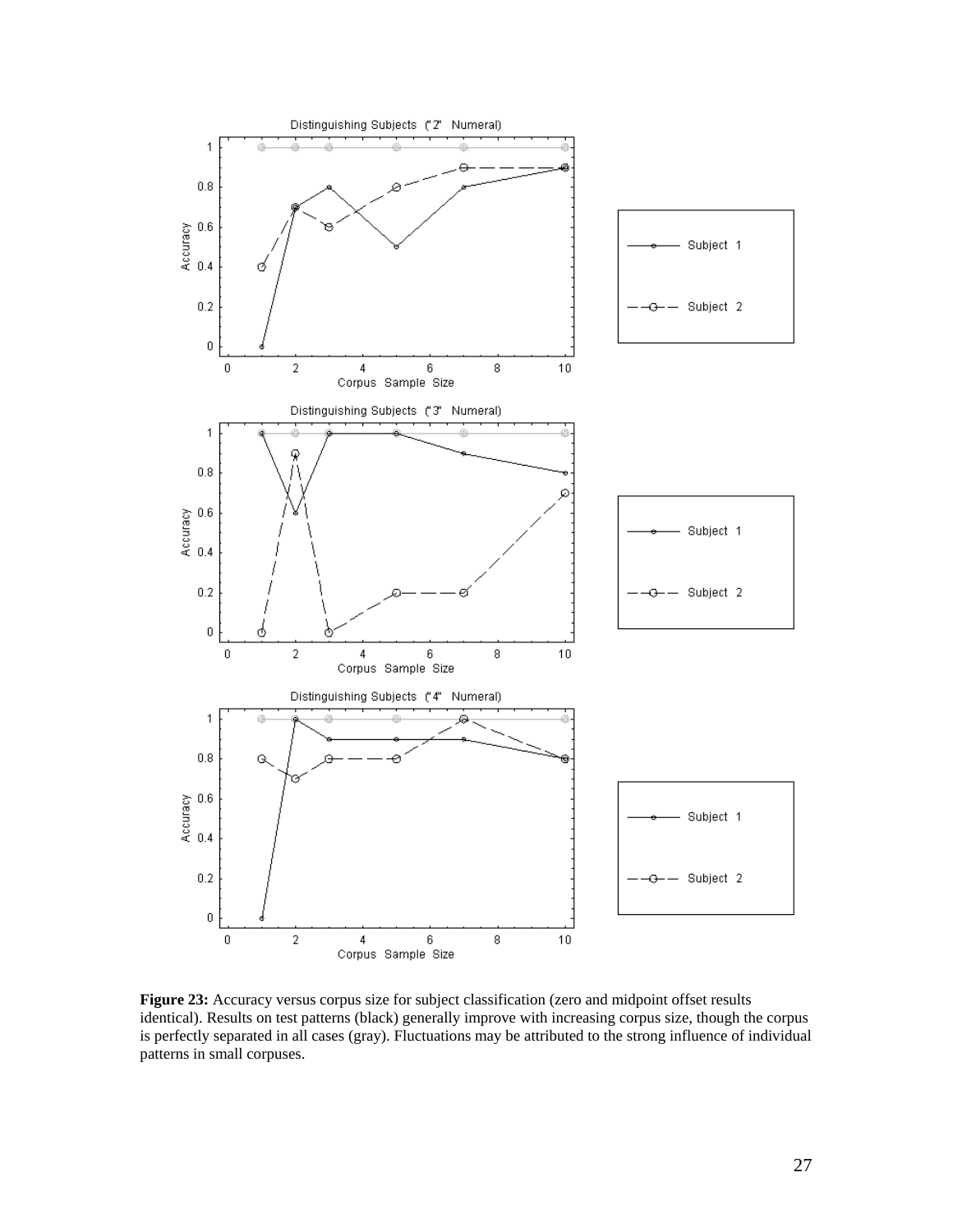

Figure 24: Accuracy versus sample resolution for subject classification (zero and midpoint bias results identical). Results on test patterns (black) seem to reach limiting accuracy at fairly low resolutions, though the corpus is perfectly separated in all cases (gray). Fluctuations may be attributed to the strong influence of individual patterns in small corpuses.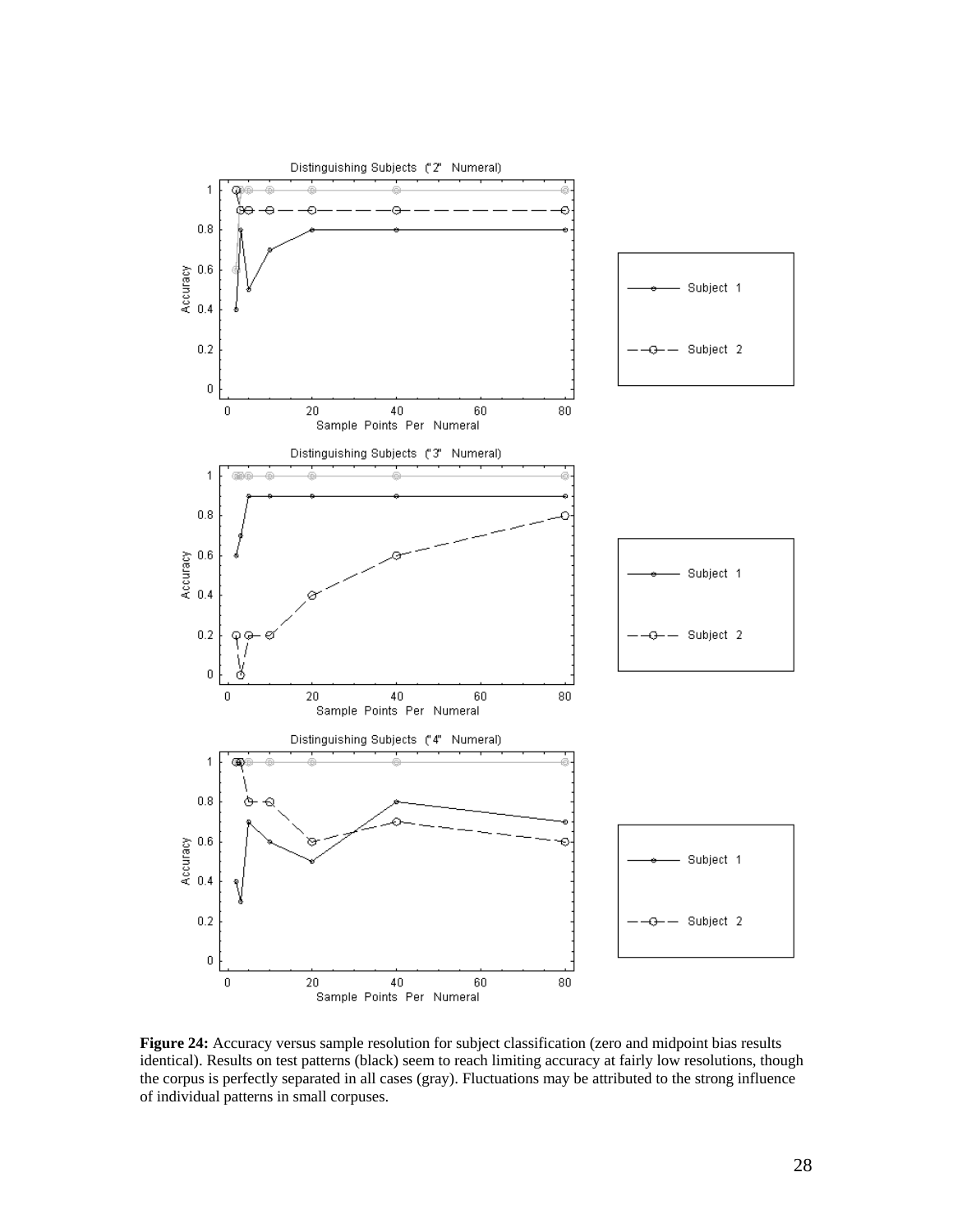

**Figure 25:** The computational effort required to compute the optimal margin classifiers for varying corpus size and sample resolution. Using our optimizer, run time appears to increase as the ~4.5 power of corpus size, while it drops to a limiting value with increasing sample resolution.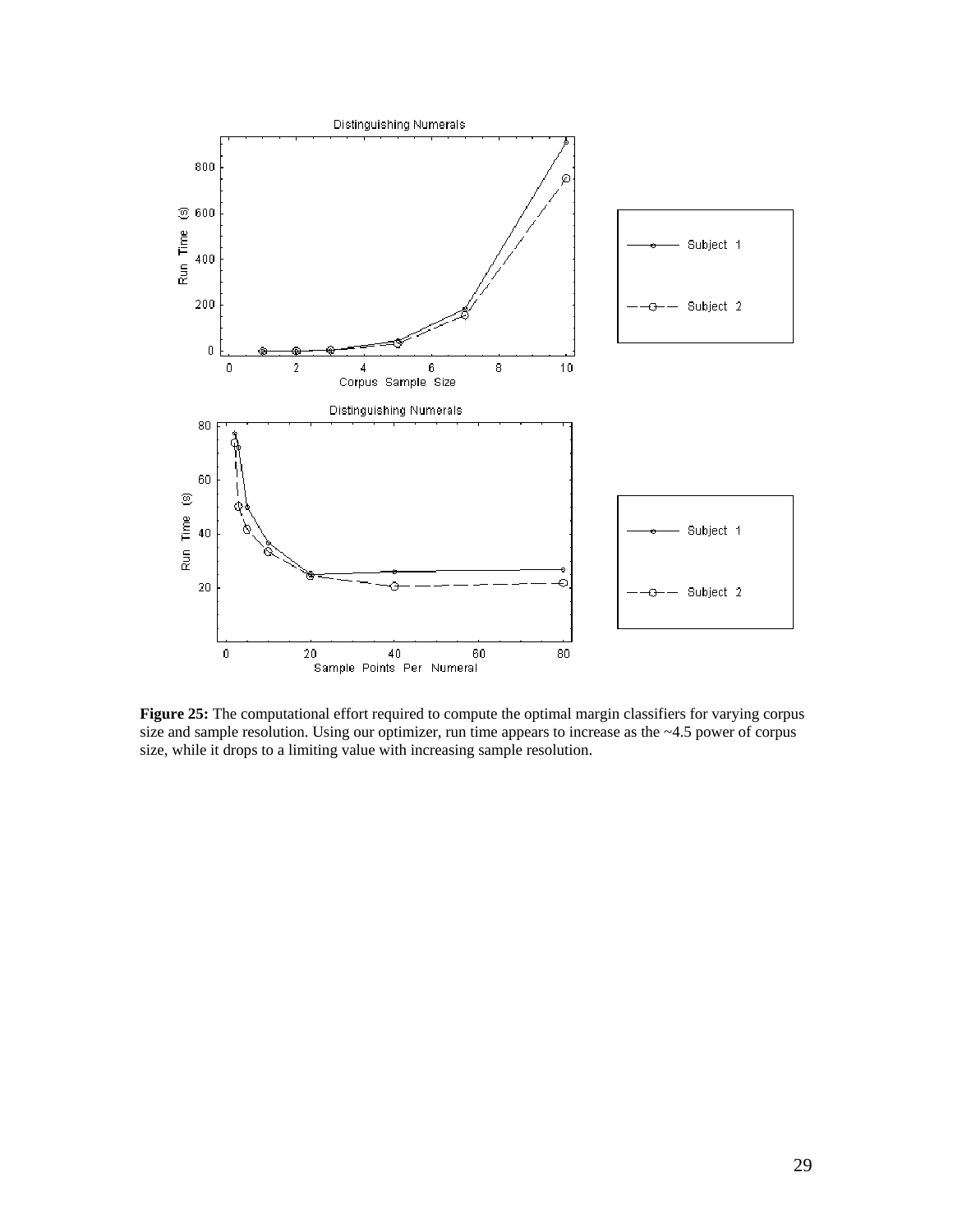### *3.3 Gesture Recognition: Putting it All Together*

Most of the patterns observable in our results for gesture recognition are familiar from handwriting recognition, so we will summarize them and focus on the noticeable differences in this more advanced application.

First, note that variability in patterns (with respect to the hyperplane margin provided by the classifier) and asymmetry in class separation are large enough that distinct gestures are no longer recognized with perfect accuracy (Figure 26). In this case, the results for zero and midpoint bias are identical, reflecting a midpoint very close to zero in each case. These results suggest finding a mechanism to move the bias closer to the class of interest in multi-class separation.



**Figure 26:** Hyperplane distance distributions for distinct gesture classes (zero and midpoint bias results identical). Note that variability is high enough with respect to the margins that some test patterns spill over the separation boundary provided by the classifier.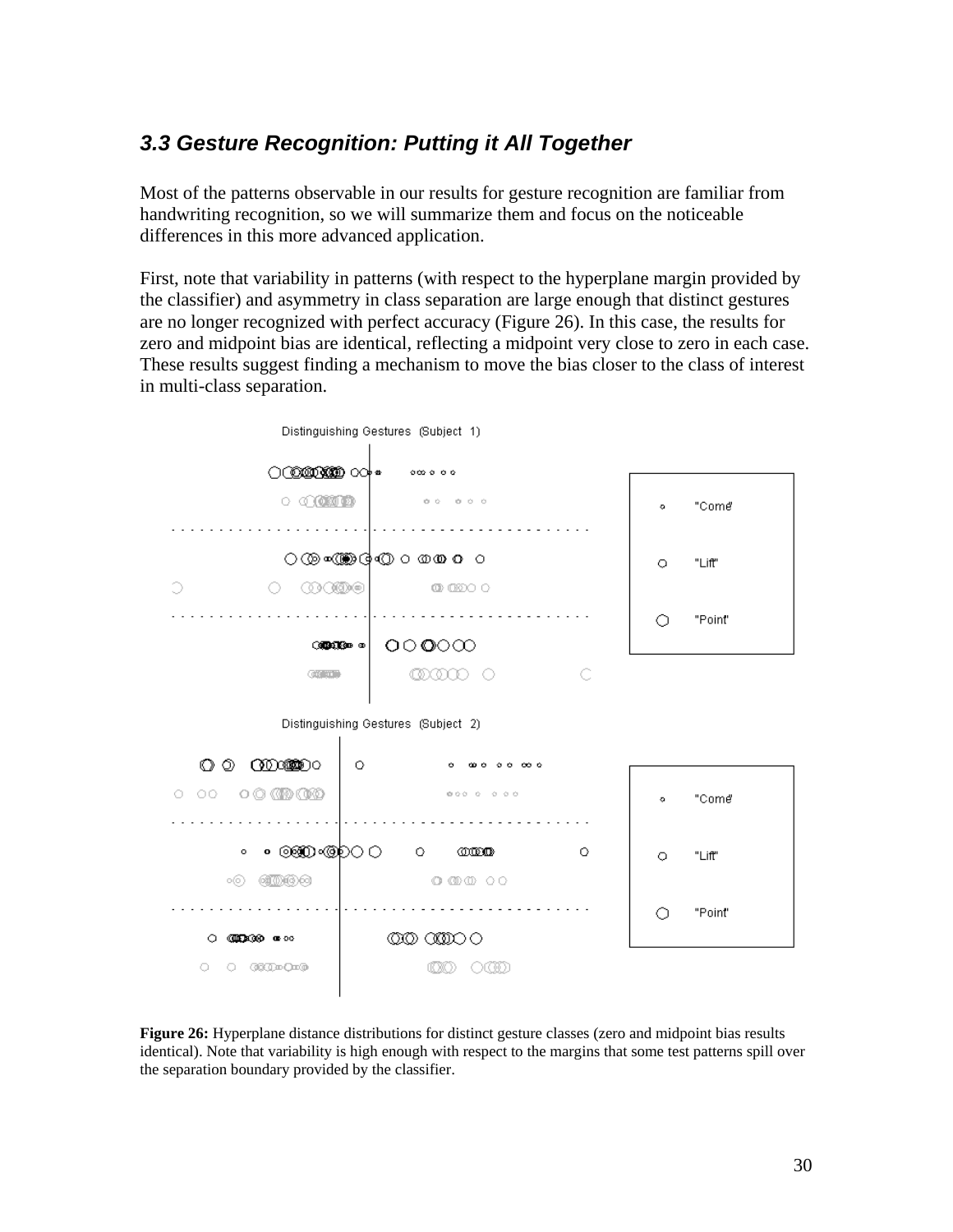Zero and midpoint offset results are also identical for distinguishing subjects making the same gesture. The margins are wide enough for the point gesture to achieve perfect accuracy on test patterns as well as the corpus, and nearly so for the other gestures (all have perfect, relatively even corpi separation).



**Figure 27:** Hyperplane distance distributions for distinguishing subjects making identical gestures.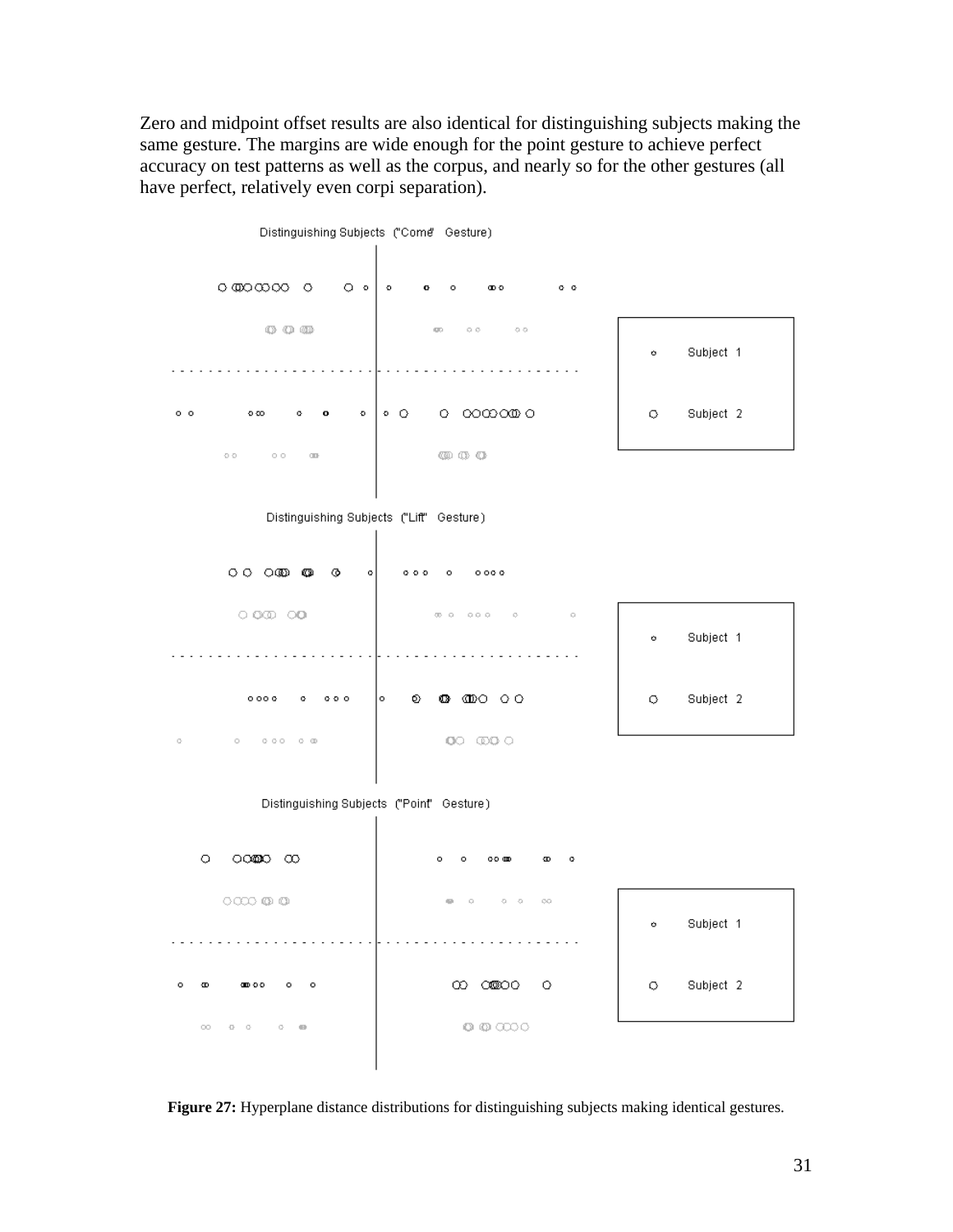Unlike in the case of handwriting recognition, classification of distinct gestures made by the same subject is no longer perfect, but shows strong improvement with corpus size, particularly above a threshold of ~3 training patterns each. Only the "Come" gesture for Subject 1 seems unusually problematic. (Figure 28)



**Figure 28:** Accuracy variation with corpus size for distinct gestures shows strong improvement to near perfection above a critical threshold of ~3 training patterns each.

The variation of accuracy with sample points per gesture again shows a strong threshold effect, reaching perfection at only 5 points per motion with the exception of Subject 1's problematic "Come" gesture.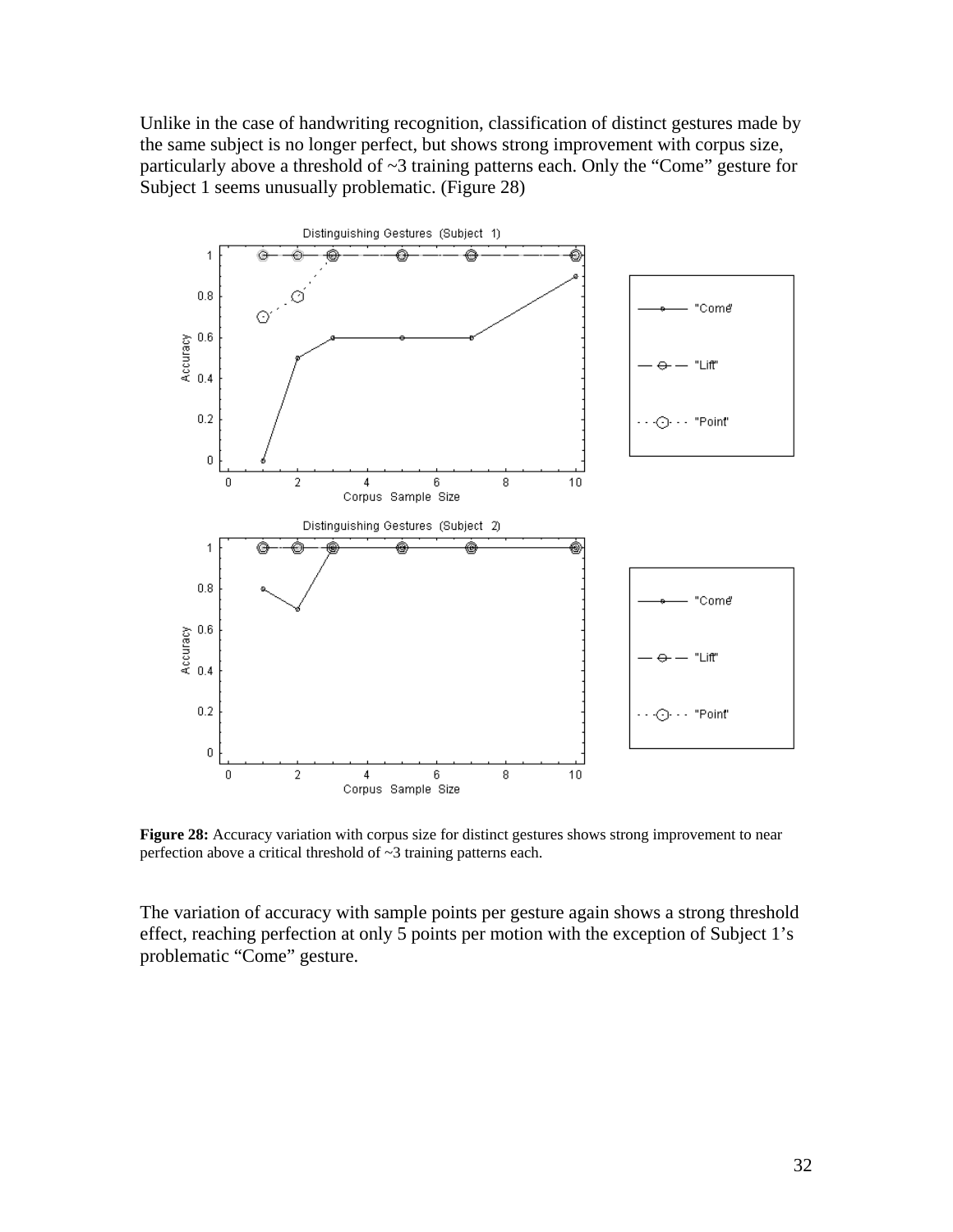

**Figure 29:** Accuracy variation with sample resolution for distinct gestures shows strong improvement to near perfection above a critical threshold of ~5 sample points per gesture.

Looking at accuracy for distinguishing subjects making identical gestures, we again see promising results with increasing corpus size, though it is possible one or two gestures may level off slightly below perfect recognition. (Figure 30)

The threshold of limiting accuracy for sample resolution appears slightly higher for gesture recognition (~10 points per gesture), which makes sense given that the pattern space dimensionality is three times higher, so that the threshold of full determination of hypersurfaces by support patterns is likewise tripled. (Figure 31)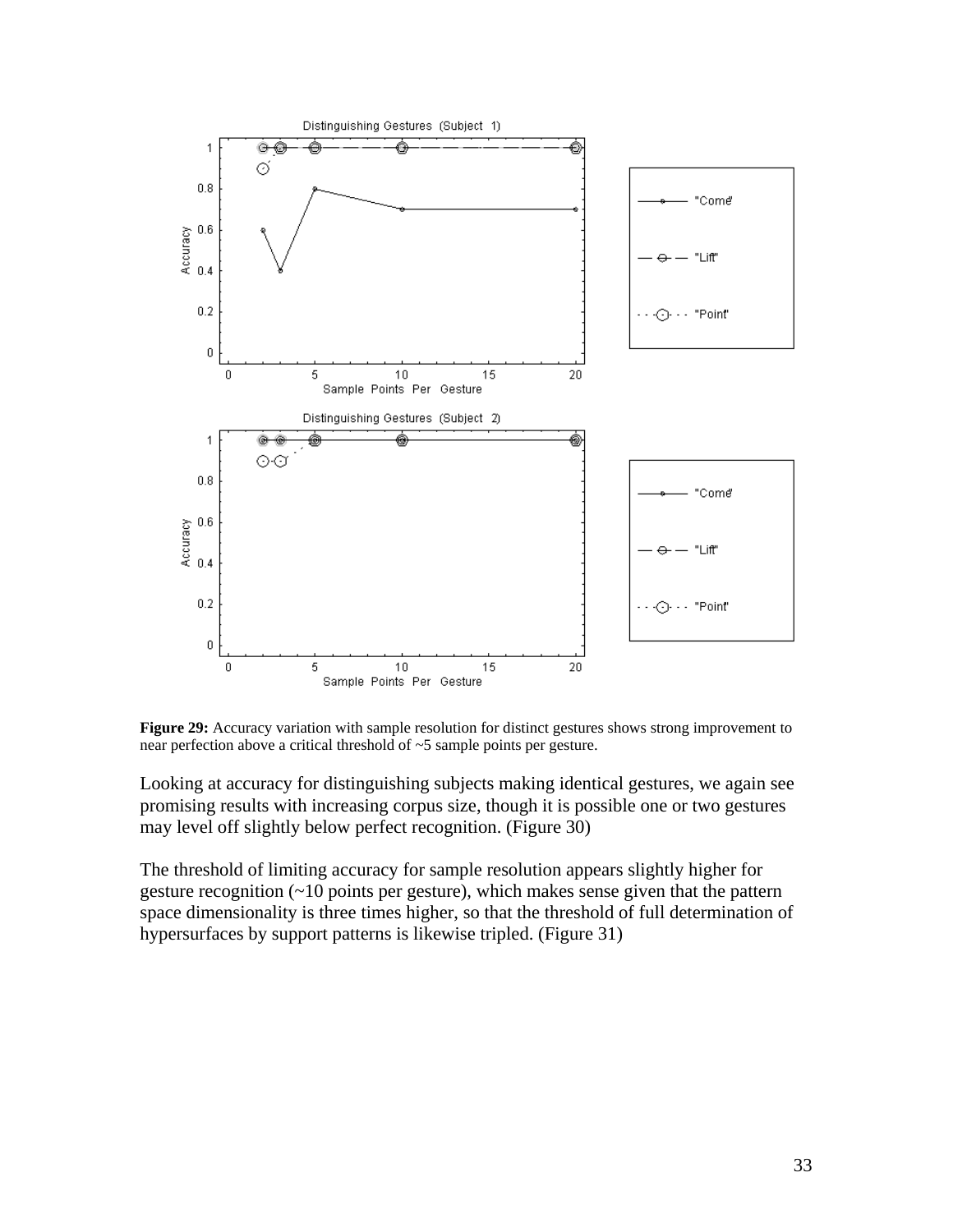

**Figure 30:** Accuracy variation with corpus size to distinguish different subjects shows strong improvement to the 80-100% range above a critical threshold of ~5 training patterns each.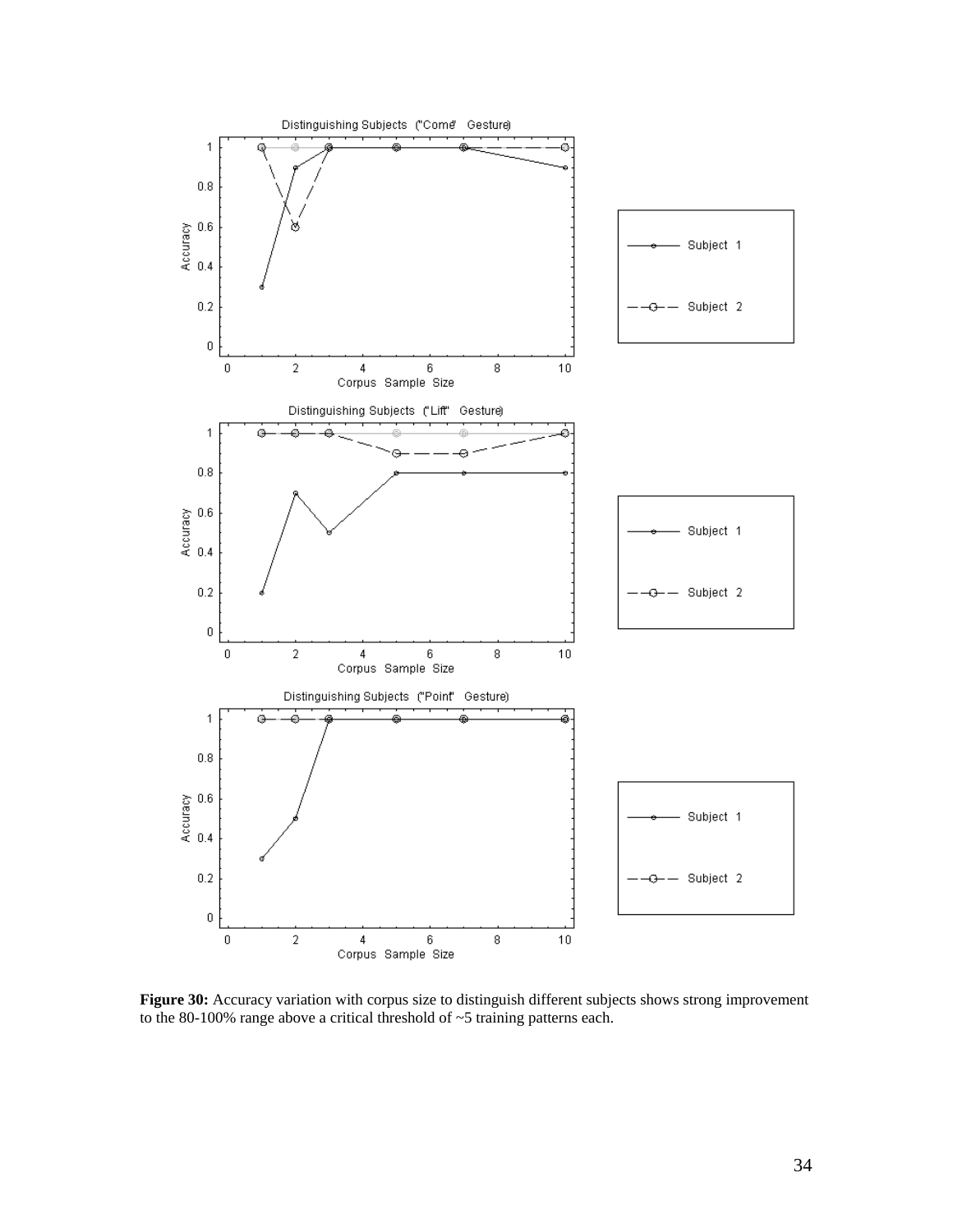

**Figure 31:** Accuracy variation with sample resolution to distinguish different subjects shows strong improvement to the 80-100% range above a critical threshold of ~10 sample points per gesture.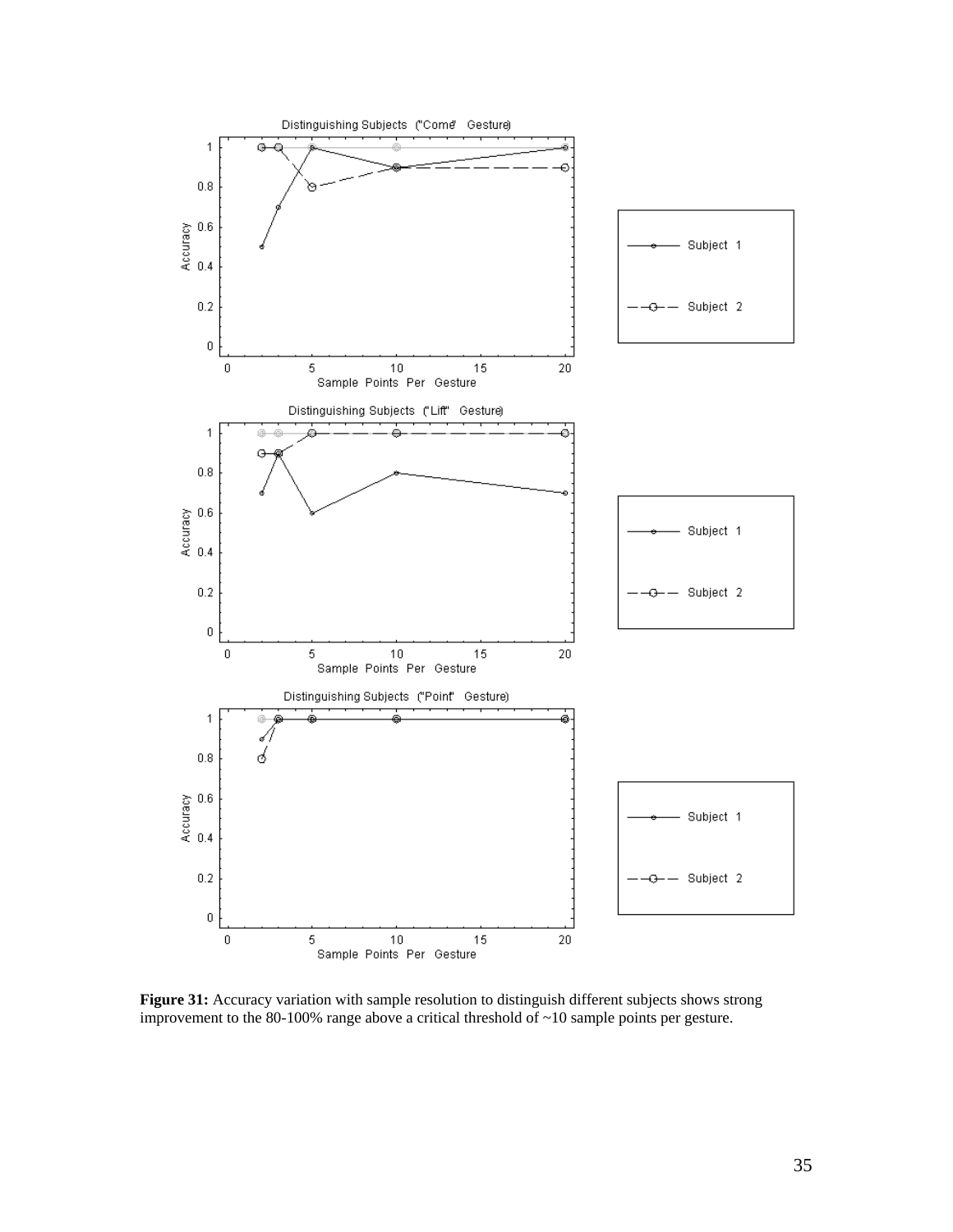The trends for computational effort with respect to corpus size and sample resolution are virtually identical to those for handwriting recognition. This is not surprising given that the primary distinction between the problems is an increase in dimensionality of the pattern space, which as we have seen has minimal effect on run time. The higher variation seen in the gesture recognition domain does not appear to significantly affect the performance relationships of the algorithm (Figure 32). The resulting recommendations for best performance are thus unchanged.



**Figure 32:** The computational effort required to compute the optimal margin classifiers for varying corpus size and sample resolution closely parallels results observed in handwriting recognition.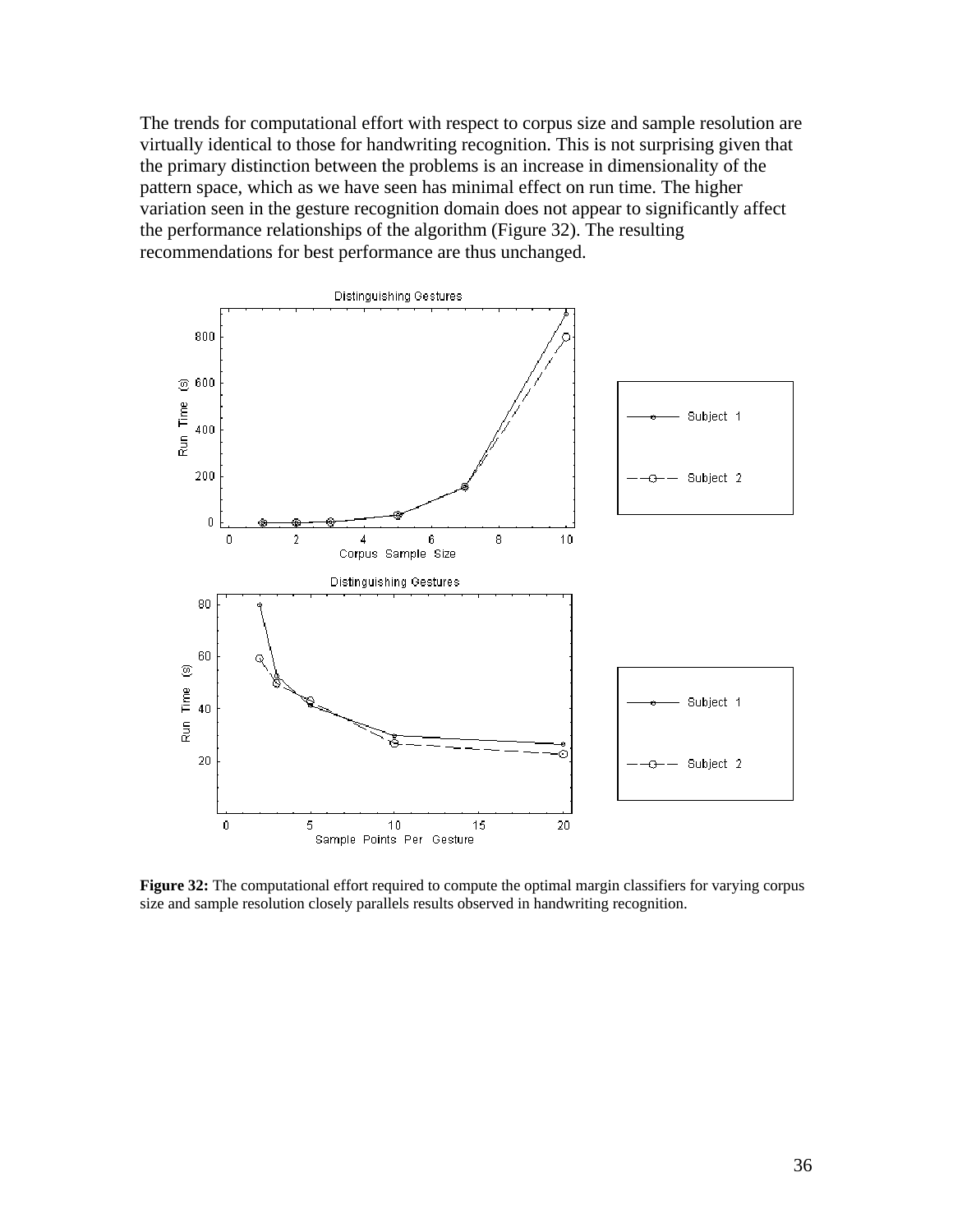# **4. Possible Extensions**

This section covers some extensions to our project that we thought about or partly implemented but seemed out of the scope of our project to complete.

### *4.1 Pattern Recognition Given Continuous Input*

At the moment, all our classifiers are tested using only discrete test inputs. This means that the program must know exactly when an input will arrive in order to perform the required pattern recognition. In the astronaut gesture recognition scenario, this could correspond to a switch or button of some sort that the astronaut must turn on before making a meaningful gesture. While this switch and discrete gesture method could certainly be used in real world applications, it may prove unnatural and unnecessarily increase the user's workload. A desirable alternative would be a program capable of recognizing a meaningful gesture among a continuous stream of data containing all user actions, meaningful or otherwise.

In our system, we were able to adjust our hardware interface program to export two simultaneous outputs. One continuously records user motions as a list of six dimensional vectors while the other selectively records part of the user motion. For the latter output, recording can be turned on or off by way of a single keyboard stroke, and discrete segments are separated by a divider symbol. This interface system allows us to use the same gesture sequence for both discrete and continuous gesture recognition; it not only cuts down the testing data generation time, but also provides the means for direct comparison between discrete and continuous recognition using the exact same gesture. Unfortunately, we were unable to complete the code required to analyze continuous data; however, we were able to identify some important features needed in order to extend our program to handle such cases.

Since we do not know when a meaningful gesture will appear among motions made by the user, we must continuously run the 6 dimensional vector sequences through the classifiers. To accomplish this, we would like to implement a buffer that moves along the data stream at some predetermined step size. A buffer in this case is an imaginary slide of a fixed length. There should be a different buffer for every classifier. At each step, the data contained within a buffer will be tested against the associated classifier to look for a match, as visually depicted in Figure 33.



**Figure 33: Buffer along continuous data stream.** To perform dynamic classification over a continuous data stream, we step through the data stream with a classifier as comparison at each time step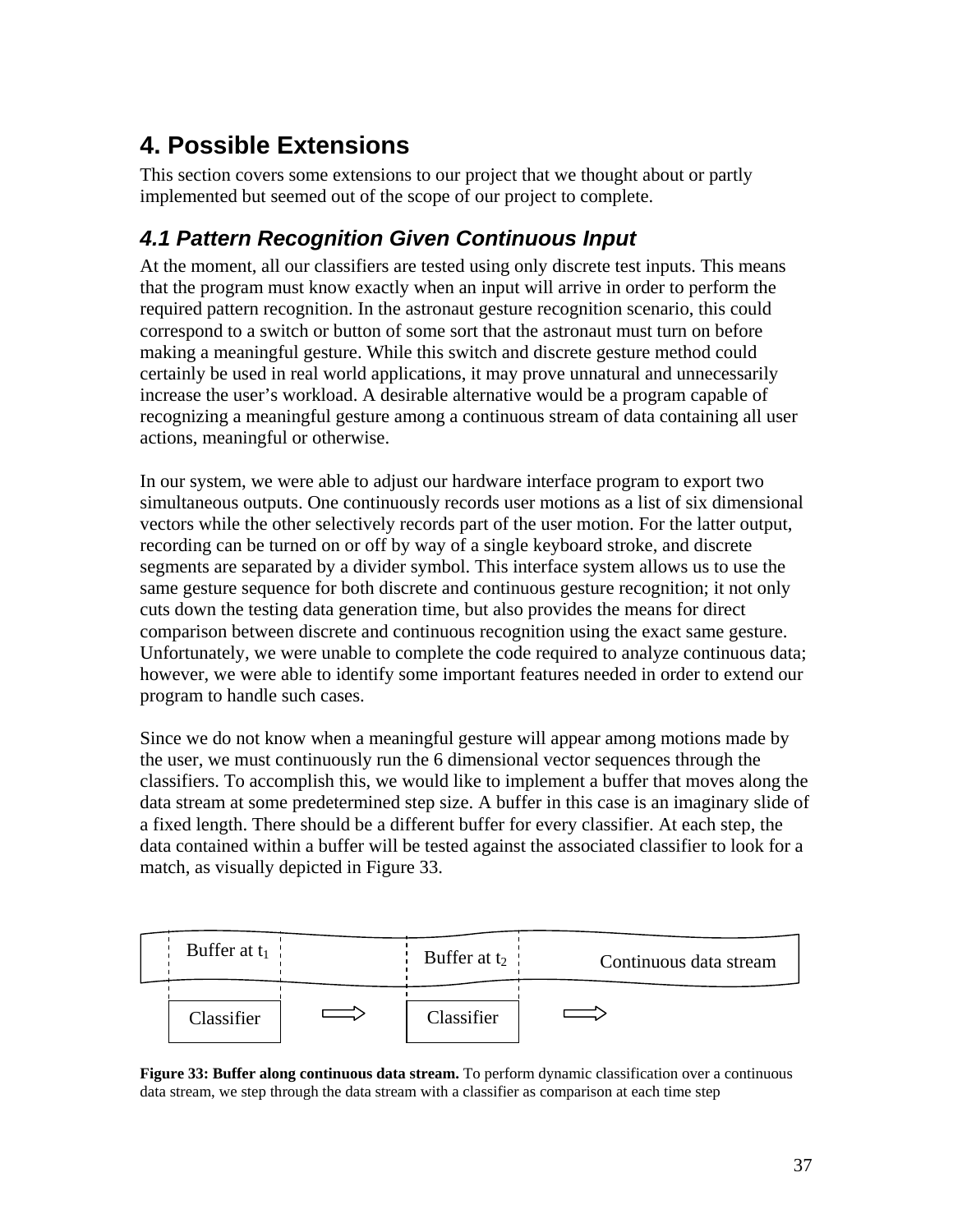One problem with using a fix buffer is that the length of a gesture is not fixed. As an approximation, we can use the average corpus gesture length as the buffer length; however, we risk missing gestures due to length variations. Therefore it may be necessary to add to the training data set meaningful gestures with the ends chopped off or extended.

The choice of step size for the buffer can also affect the performance of the program. We could shift the buffer by one data point per step, which gives us the best chance of finding a meaningful gesture if one exists. However, this may be too computationally demanding. Increasing the step size would improve the computational performance, but could also decrease the accuracy of the algorithm. The optimal step size can only be determined by amble testing and may vary from gesture to gesture.

### *4.2 Distinguish Pattern from Non-pattern*

All of the testing presented in this report consists of classifiers separating different classes of gestures from one another or separating the same gesture made by different test subjects. We have not constructed or tested a classifier dividing a class from all data patterns not contained in that class. The key reason for not performing this test is that for discrete data recognition, we know that each input should match one of the predetermined patterns: if an astronaut turns on the recognition switch and then makes a gesture then the gesture should not be random. However, this is not true for continuous data recognition. In this case, meaningless gestures are made between meaningful gestures, and the classifiers must be able to distinguish one from the other in order to successfully filter out and recognize the astronaut's intentions. This type of data classification presents some issues.

First of all, generating the complete set of meaningless data is not easy because it consists of all possible patterns aside from the one meaningful pattern that we aim to recognize (see Figure 34). But as an approximation, we could record a set of typical motions made by a test subject within a certain work environment and use that as the opposing class. However, the effectiveness of this data generation method cannot be determined without thorough testing.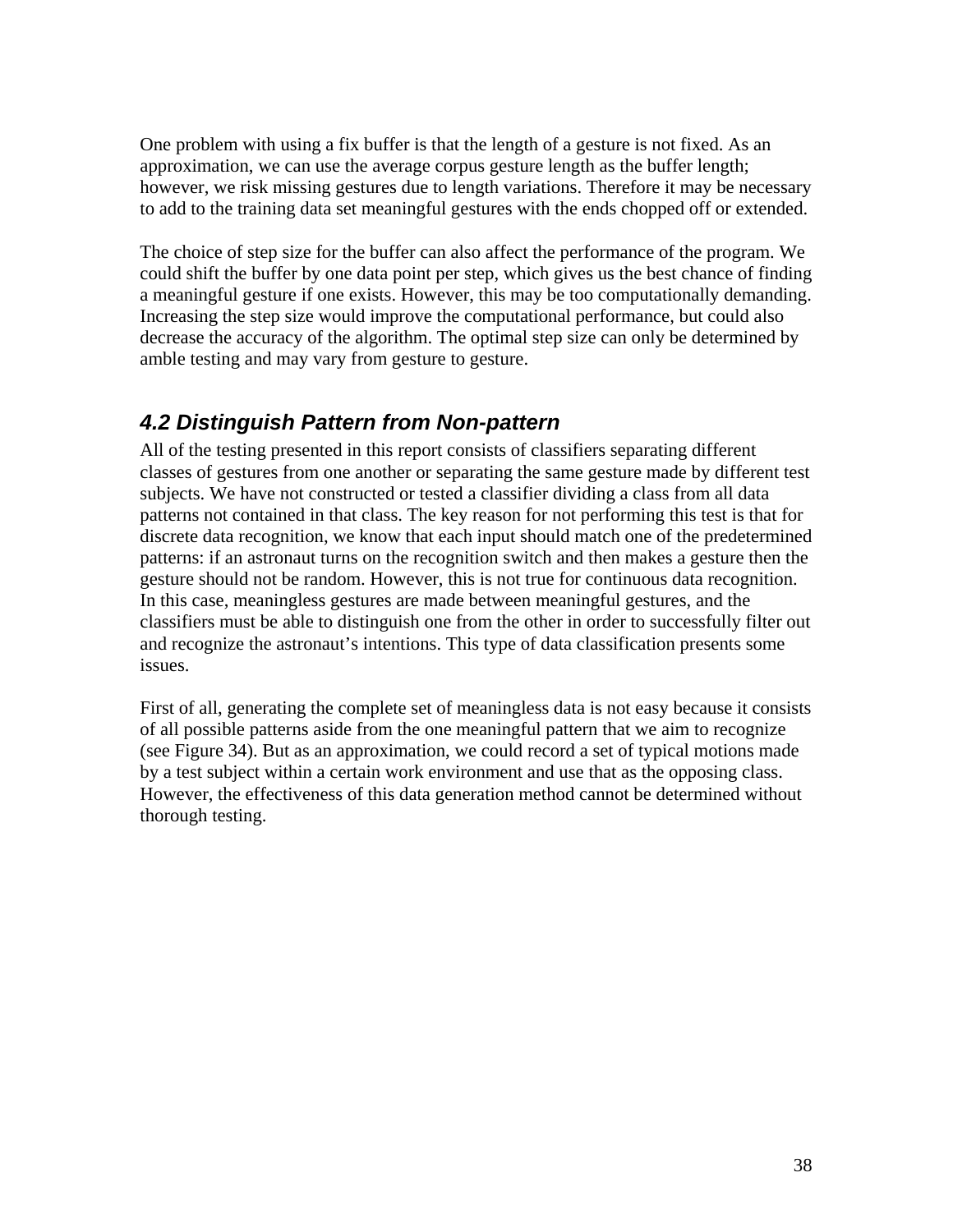

**Figure 34: Pattern against non-pattern**. The blue points represent a cluster of four data points for a class of patterns, the red points represent other pattern that does not belong to that class, and the solid curve around the blue points represents the classifier between pattern and non-pattern points.

Also, data corresponding to a specific pattern follows a certain trend: for example, they could form a cluster within the space of all possible patterns. And all of our test cases involve distinguishing a specific pattern from other distinct patterns. Since the classifier only needs to provide a barrier between distinct groups of patterns, one can see how a linear decision function would work well in this case (refer to Figure 2). However if we extend our program to handle the case of recognizing pattern from non-pattern then a linear classifier may or may not be acceptable. In Figure 34 we see that if the blue points represent a pattern cluster then the red point must cover all space around the blue points. In this case, a linear classifier cannot possibly distinguish one class from the other. Therefore, a program that processes continuous data may also require the ability to determine the optimal or at least an acceptable classifier, linear or otherwise.

#### *4.3 Alternative Classification for Multiple Classes*

All classifiers discussed so far only deals with binary classification between two classes. Therefore, when testing with n classes  $(n > 2)$ , we calculated n classifiers, each distinguishing a specific class from the rest (see Figure 35). The subsections below discuss some possible alternatives to this approach for handling classification of multiple classes. However, these are only ideas, and we do not have sufficient data to show whether they work in practice.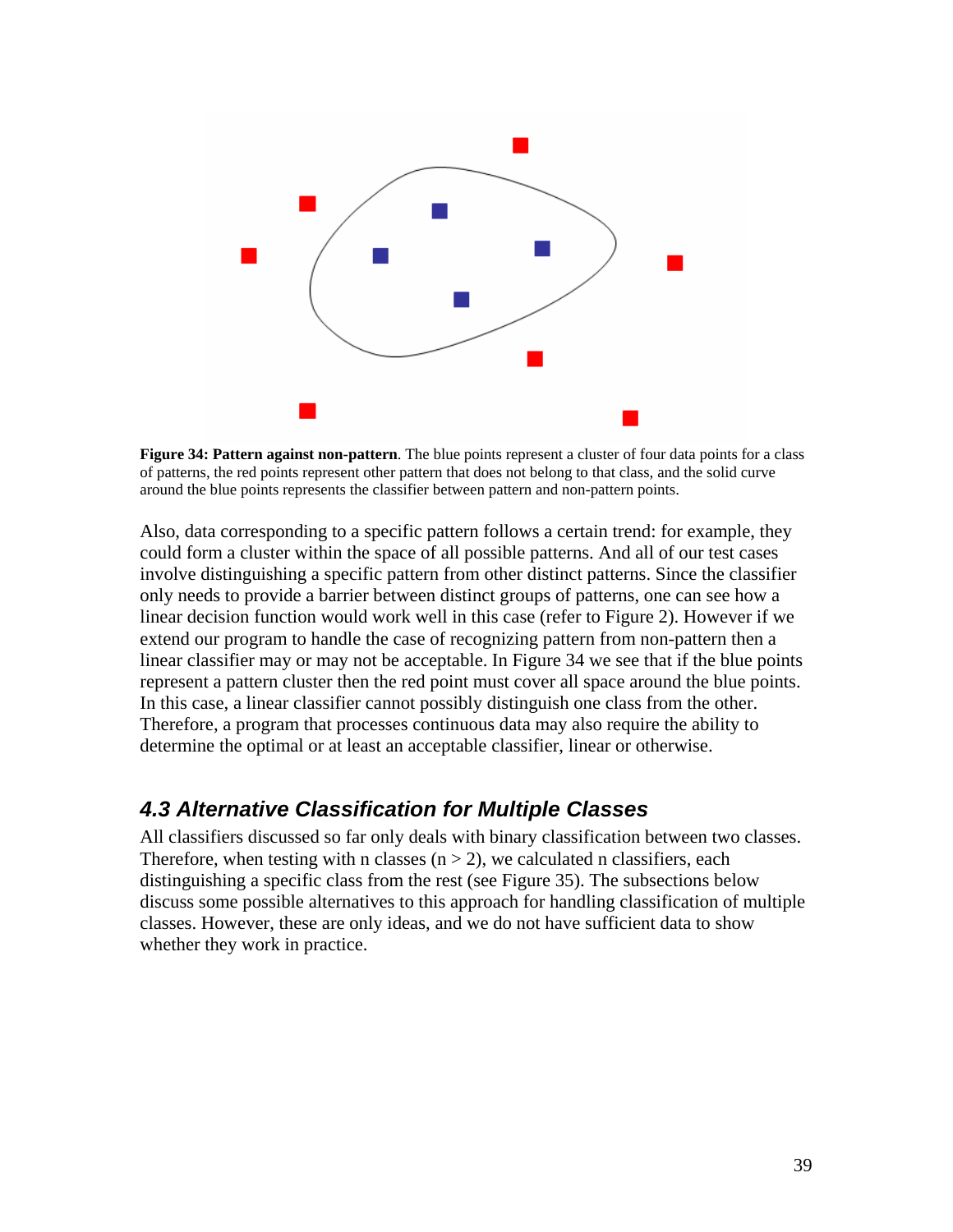

**Figure 35: One classifier per class for multiple class classification.** The red, green, and blue points represent different classes. The 3 lines represent the 3 classifiers used to separate these classes. The red classifier separates the red pattern from the blue and green, the blue classifier separates the blue pattern from the red and green, and the green classifier separates the green class from the red and blue.

#### **4.3.1 Single classifier for Multiple Classes**

The idea here is to use one classifier to distinguish more than two classes of patterns. Here we once again visit the notion that data for a single pattern lies in a cluster, away from other patterns. In fact, during testing, we noticed that data for a specific pattern tend to lie a similar distance away from the decision boundary. This opens the possibility of using one classifier to distinguish multiple classes by assigning a range of decision values for each class. Instead of having  $D > 0$  correspond to class A and  $D < 0$  correspond to class B, we could have classes A, B, C, etc., where  $(a < D < b) \rightarrow$  class A,  $(b < D < c) \rightarrow$  class B,  $(c < D < d) \rightarrow$  class C, etc.

Figure 36 shows a single classifier used to distinguish 4 classes. Assume the red and green classes rests on the positive side of the classifier and the black and blue on the negative, then the distances *a*, *b*, *c*, and *d* should have the property  $b < d < c < a$ . If *a*, *b*, *c*, and *d* are average distances from a class to the classifier, then we could use the

following rule or a similar one to distinguish the classes: for pattern **x**, if  $D(\mathbf{x}) < \frac{b+d}{2}$ ,

then **x** belongs to the black class, if  $\frac{b-a}{2} < D(x) < 0$ 2  $\frac{b+d}{2}$  < *D*(**x**) < 0, then **x** belongs to the blue class, etc. Intuitively, this approach should work best when dealing with patterns that are dissimilar from one another.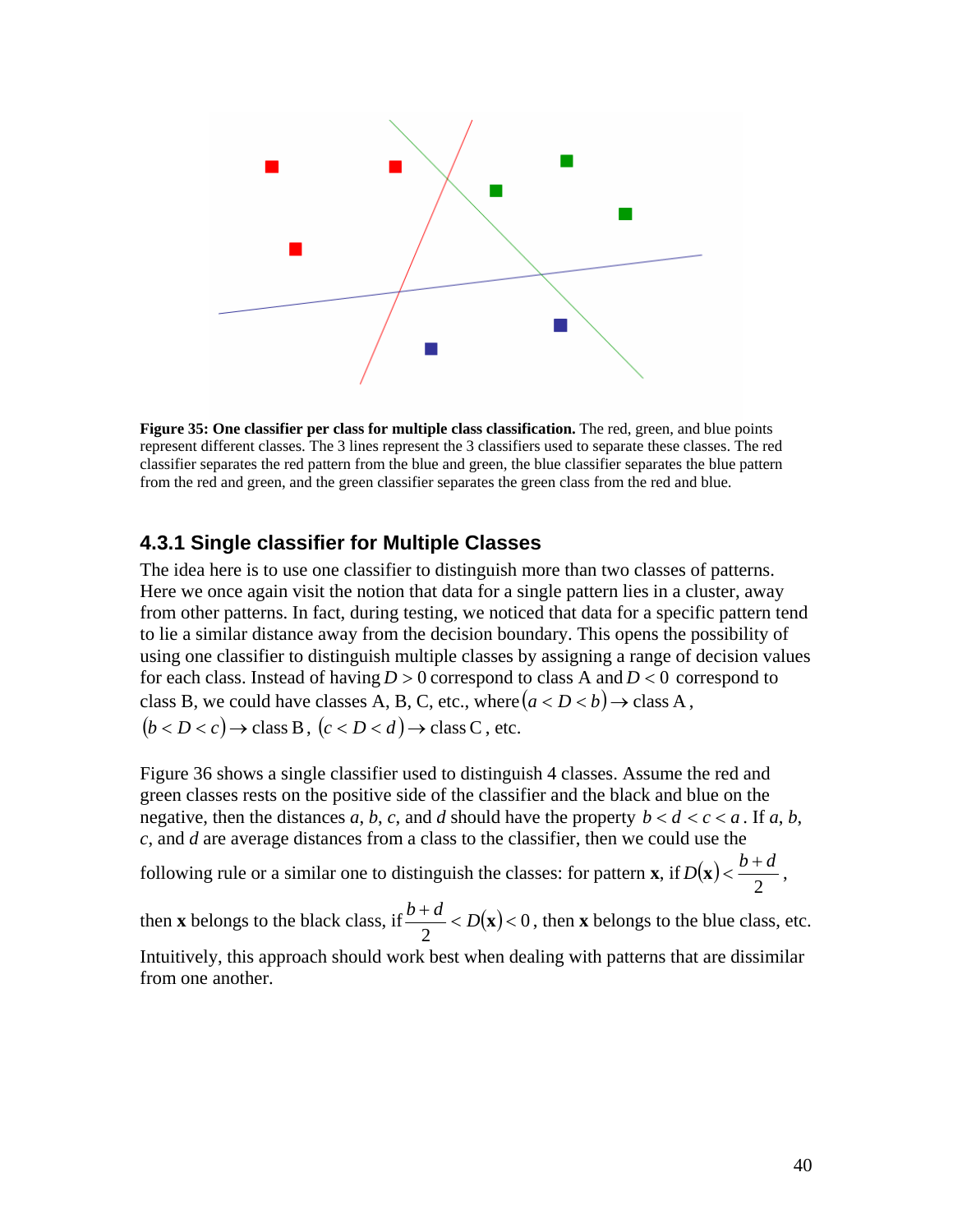

**Figure 36: One classifier for multiple classes.** The red, green, black, and blue points represent 4 distinct classes. The black line is the single classifier used to distinguish these classes. The red, green, black, and blue arrows labeled *a*, *b*, *c*, and *d* are representative distances from their respective classes to the classifier.

#### **4.3.2 Binary Tree-Structured Classifiers**

Also, instead of calculating a classifier for each class we could separate all classes into two groups with a classifier dividing the groups, and then further separate and divide each group. For example, in Figure 37, assume the red and green classes rest on the positive side of the black classifier, and the green class rests on the negative side of the red classifier. In this case if  $D(x) > 0$  for the black classifier and  $D(x) < 0$  for the red classifier, then pattern **x** belongs to the green class. However, with this method also comes the question of how best to divide the classes into groups in order to obtain maximum separation between groups.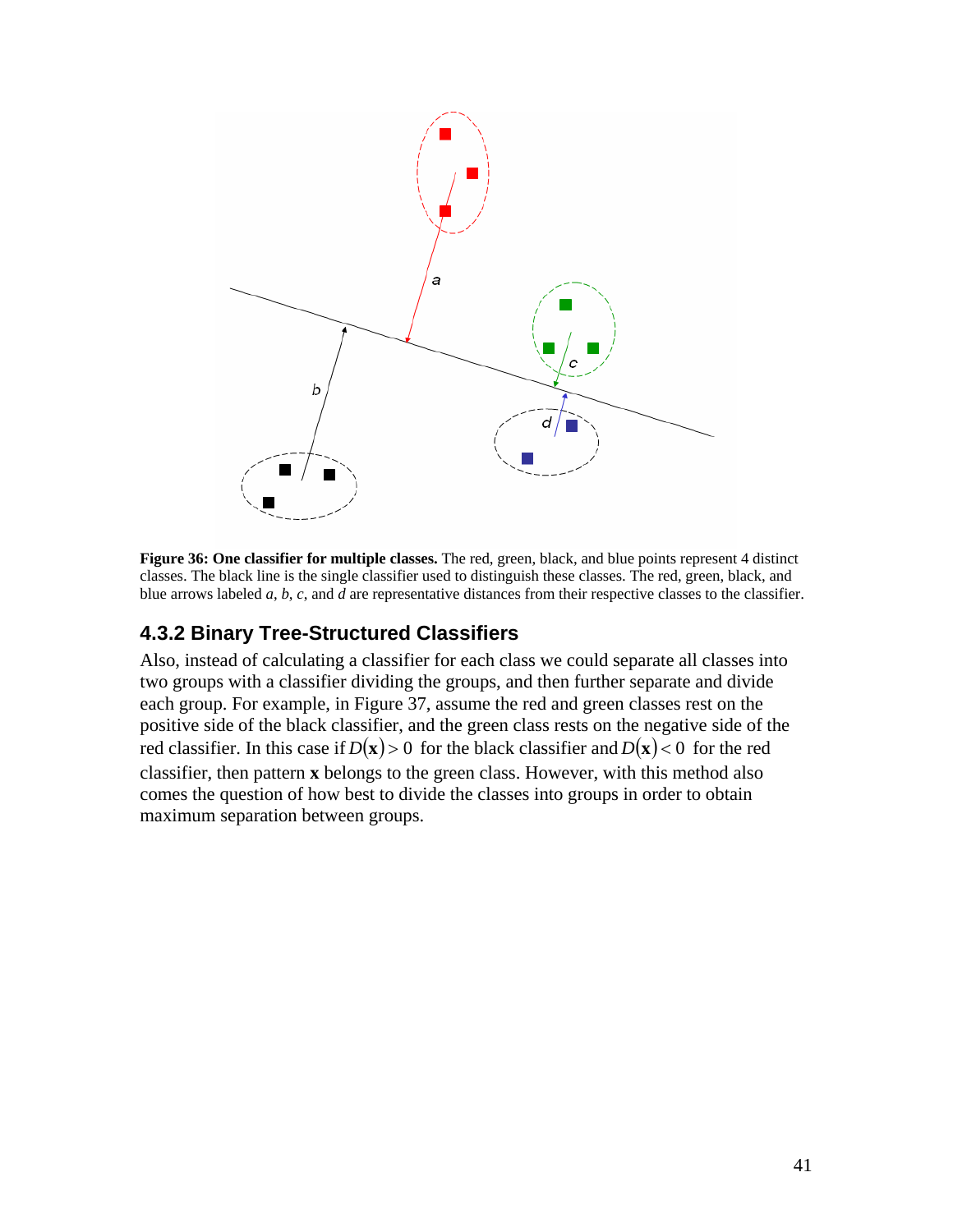

**Figure 37: Binary, tree-structured classifiers.** The red, green, black, and blue points represent 4 distinct classes. The black, blue, and red lines represent classifiers. The black classifier separates the red and green class from the black and blue class. The blue classifier further separates the black class from the blue class, and the red classifier separates the red class from the green class.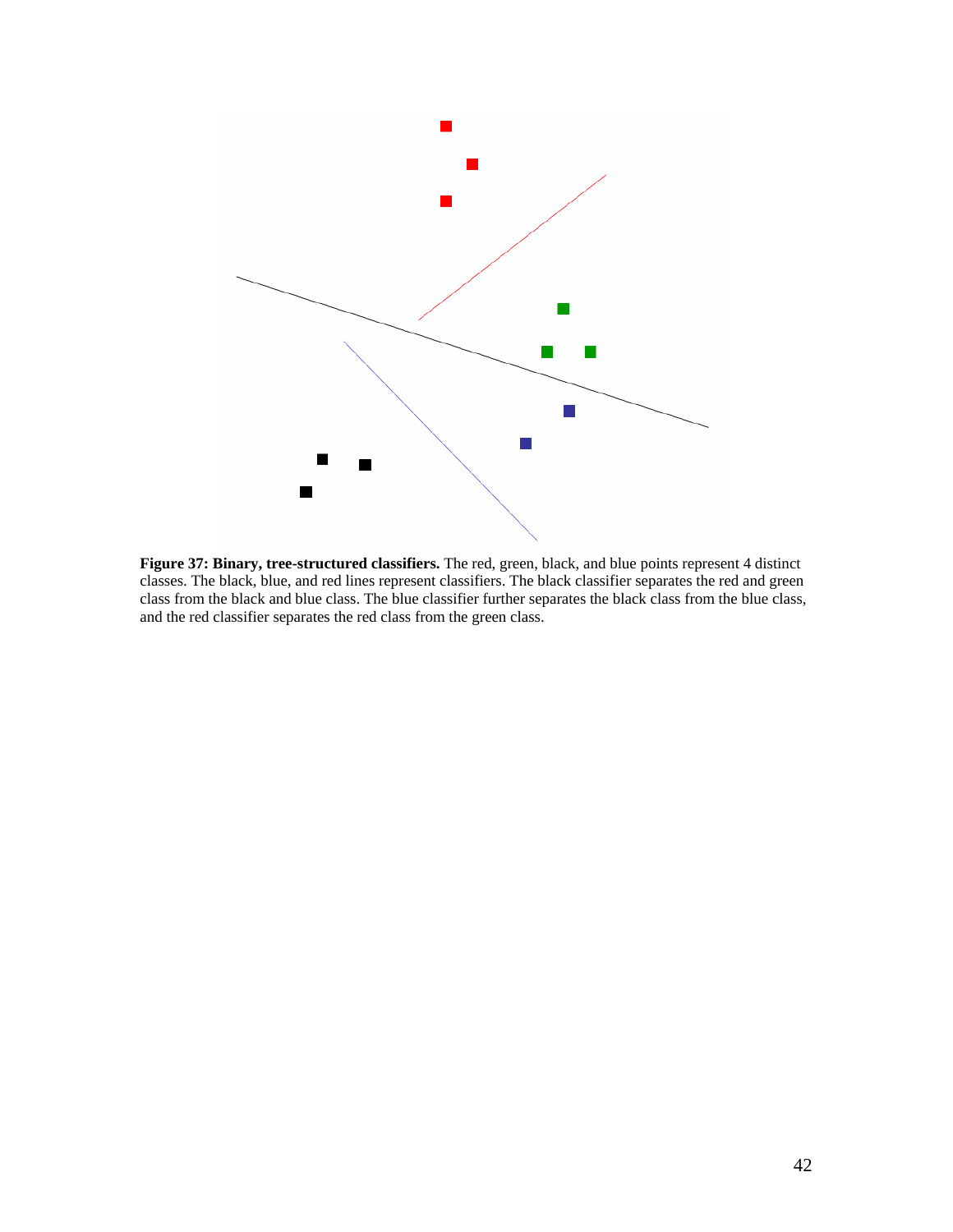# **Conclusion**

In this paper, we have described the optimal margin classifier algorithm in detail. We also described the implementation of this algorithm with respect to our test environment, and conducted an analysis of the algorithm using our test results. Our implementation may be useful for future space flight activity because we can conceivably integrate the small hardware components into an astronaut's spacesuit so that a robot in collaboration with the astronaut would be able to detect the astronaut's arm and hand gestures. Further work is required to fully develop this capability.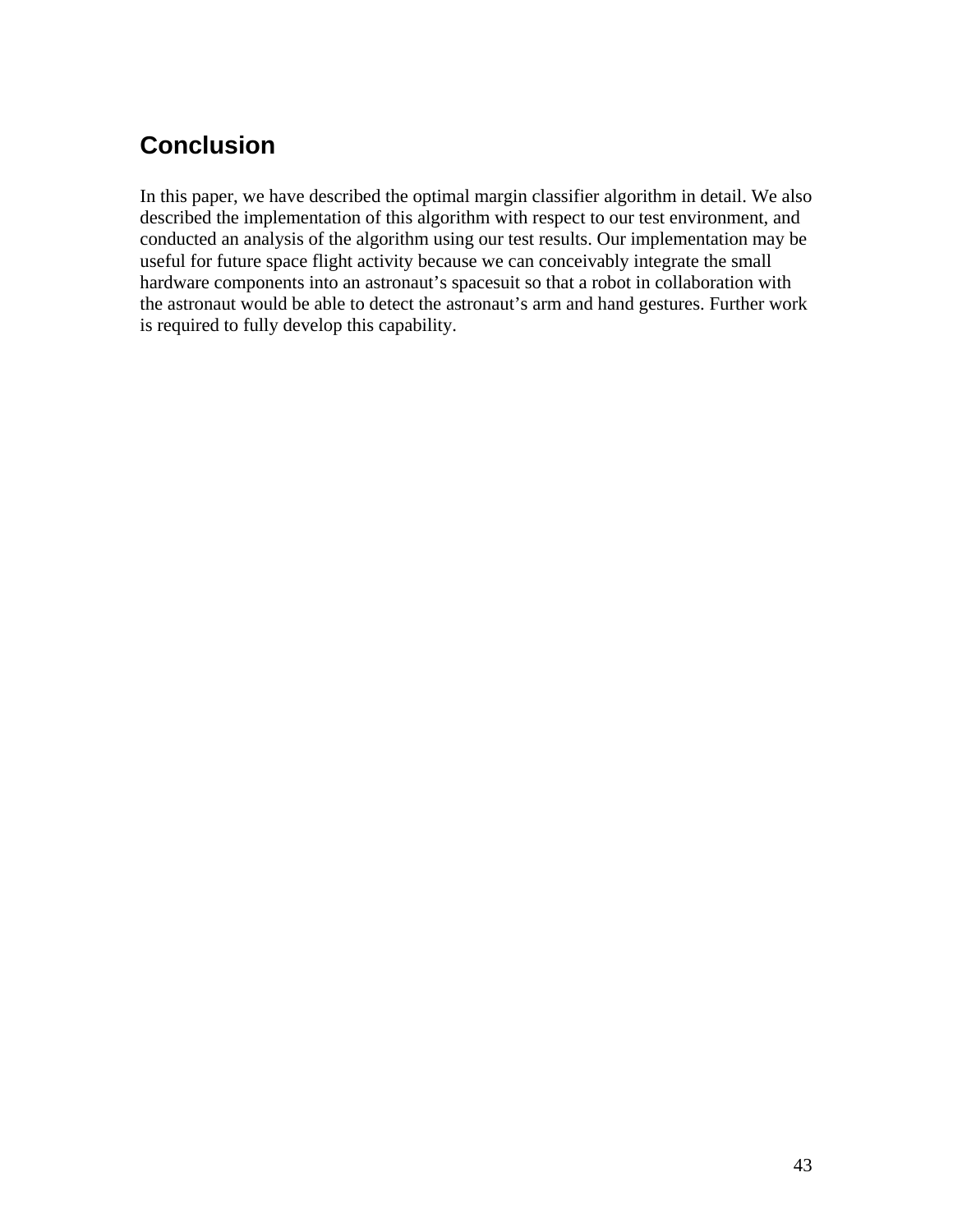# **Acknowledgements**

The authors of this paper would like to acknowledge the MIT Man-Vehicle Laboratory for providing us with the InterSense tracking device which was used in the gesture recognition portion of our project implementation. Specifically, we would like to thank Dr. Andrew Liu for his support of the project by aiding us with the hardware equipment setup.